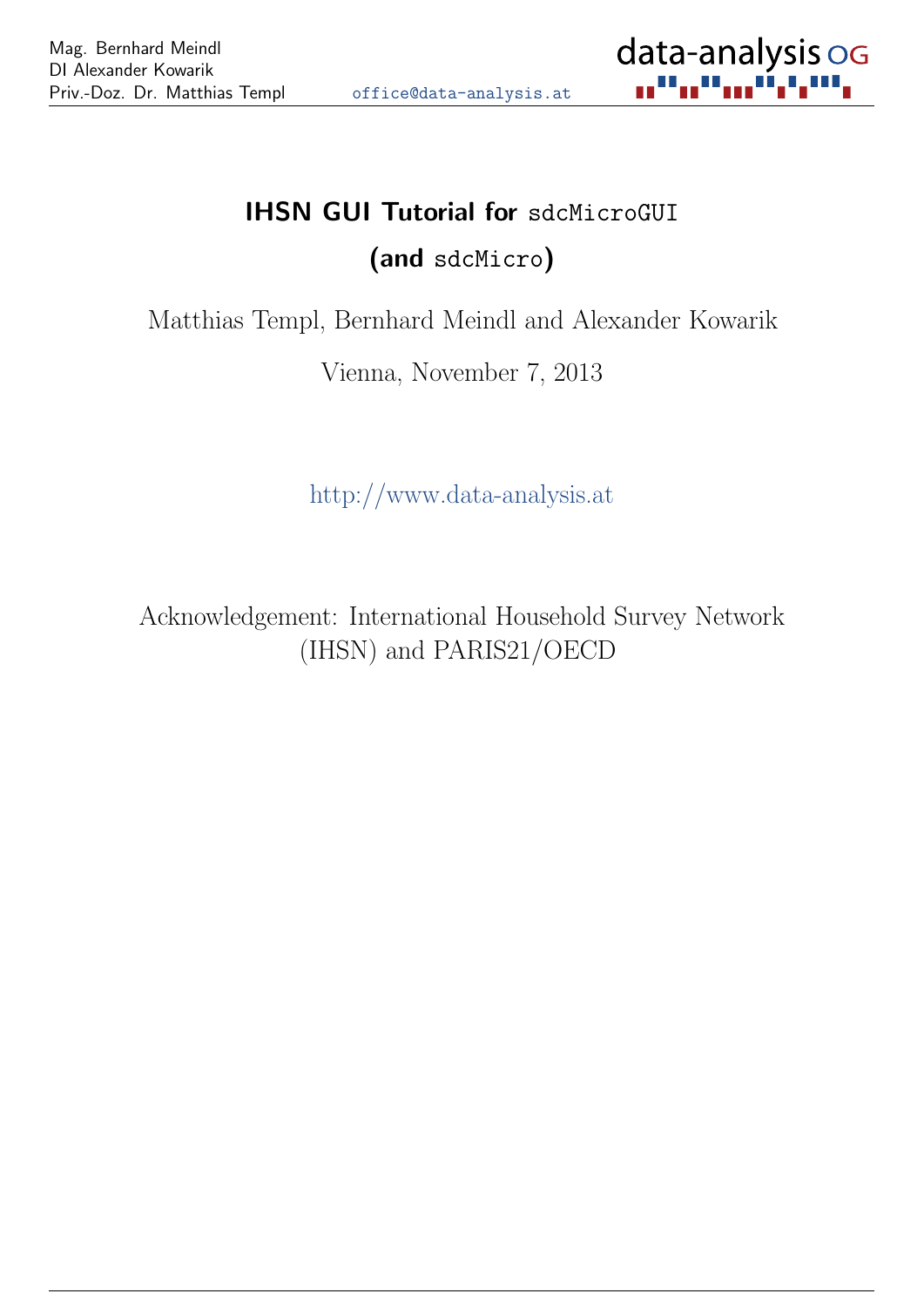# 1 An Overview of sdcMicroGUI

The sdcMicroGUI [\[Kowarik et al.,](#page-18-0) [2013\]](#page-18-0) serves as an easy-to-handle tool for users who want to use the sdcMicro package for statistical disclosure control but are not familiar with the native R command line interface. It is possible for the user in sdcMicroGUI to interact with microdata in an interactive way. The software performs automated recalculation and display of frequency counts, individual and global risk-measures, information loss and data utility after any anonymization step. Changes to risk and utility measures of the original data are also conveniently displayed in the GUI (graphical user interface). Furthermore, the code of every anonymization step carried out within the GUI is saved in a script which can easily be exported, modified and re-used. The software helps to reproduce any results.

In this guidelines, the concept of sdcMicroGUI and its possibilities are presented. The sdcMicroGUI package is an highly interactive tool which takes into account the following aspects:

- Link to sdcMicro: The GUI makes use of the functionality of the sdcMicro [\[Templ](#page-18-1) [et al.,](#page-18-1) [2013\]](#page-18-1) package. Thus, it allows high-performance and fast computations since all basic operations are written in either C or C++.
- Import/Export: Data sets exported from other statistical software such as SAS, SPSS, Stata can easily be imported. Furthermore it is possible to use .csvfiles as well as data stored in R binary format. An interactive preview and interactive selection of import parameters (such as delimiters or seperators) is provided for the import of .csv files. This allows users to correctly read the data into the GUI. Export facilities are provided to the same formats from which data can be read into the GUI.
- Usability: The package is an easy to use tool for anonymisation of microdata, all methods are easily accessible.
- **Recoding:** Facilities to rename and regroup categories and to change values of a variable are included.
- Interactivity: Risk und utility measures are automatically estimated whenever user apply a disclosure limitation technique. The corresponding numbers are instantly shown in the corresponding parts of the GUI. Users immediately sees the effect of any action. In addition, the risk and utility of the original unmodified data are displayed, which guides somehow the user on the effectiviness of the anonymisations
- **Undo Button:** Users can undo the last step done in the GUI. This is a very useful feature since the undo-feature makes it possible to try out methods with different parameters, get instant feedback and go back and forth until the result is satisfying. Currently it is possible to go back exactly one step in the history.
- **Report:** Directly from the user interface it is possible to produce automatically generated, standardized reports in various output formats. The report can be exported to html, latex or plain text-files. Users can select to generate two different type of reports. The more detailed (internal) version includes the anonymisation methods applied but also estimates of risk and utility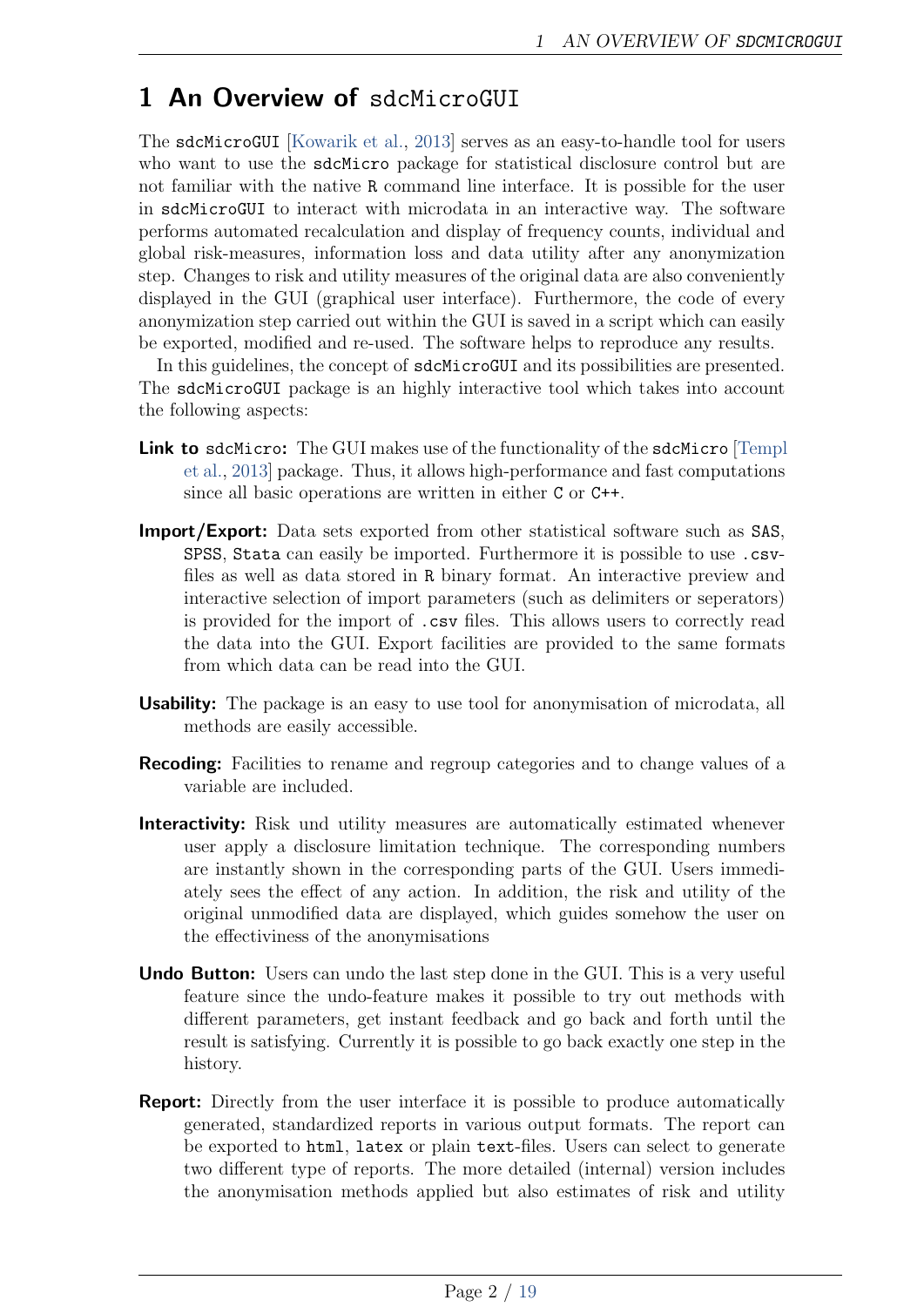are reported depending on the methods used (different output for different methods). The shorter (external) version returns a brief summary on the anonymisation procedure that have been applied. This output is also suitable for external viewers. In this report-type, detailed comparisons and summaries are suppressed and are not included in the report. For more information, see Section [6.2.](#page-12-0)

Reproducibility: sdcMicroGUI offers the possibility to save, load or edit scripts for later re-use. Within the GUI, each step of the anonymization procedure is recorded and stored in a script. The script includes valid R-expressions that can be copied into R. Thus, any anonymisation procedure can be reproduced either simple by loading a script into the GUI or by pasting the script directly into an R-console.

#### <span id="page-2-0"></span>1.1 Key Elements of the Graphical User Interface

#### The main menu

In Figure [1](#page-4-0) parts of  $sdchicroGUI$  are shown. Specifically, in Figure [1\(a\)](#page-4-1) the topmenu is shown while in Figure  $1(b)$  the import mask for .csv-files is shown. We now continue to describe the elements of the main menu that is located at the top of the GUI and that is always visible.

- ❼ GUI: this menu-item allows to close or restart the interface as well as to check for possible updates of sdcMicro and/or sdcMicroGUI.
- **Data**: in this menu it is possible to import data (from various data formats) as well as existing R-objects into the GUI. It is also possible to export data (also to different data formats) and generate a report from here.
- Script: the script menu item allows to save, load or view a script that was generated by sdcMicroGUI.
- Help: the help-section gives access to different resources such as information on possible disclosure control methods or the documentation of the underlying functions from package sdcMicro.
- Undo: The button  $\longrightarrow$  Undo menu entry allows to go back one step in the anonymisation process. It is possible to try out an anonymisation method and if the results are not satisfying this last action can be reverted easily.

#### <span id="page-2-1"></span>The main window of the GUI

The GUI generally displays three tabs, see also Figures  $5(a)$ ,  $5(b)$  and  $5(c)$ .

Identifiers Shows a summary of the current selection of key

In this view, direct identifiers can be removed by clicking on the corresponding button. In this tab it is also possible to reset the current choice of key-variables, see also Figure  $5(a)$ ).

**Categorical:** This tab is divided into three parts. On the left hand In the middle part, the methods that can be used for the the anonymisation of categorical key variables (Recoding, PRAM, local suppression) are displayed and can be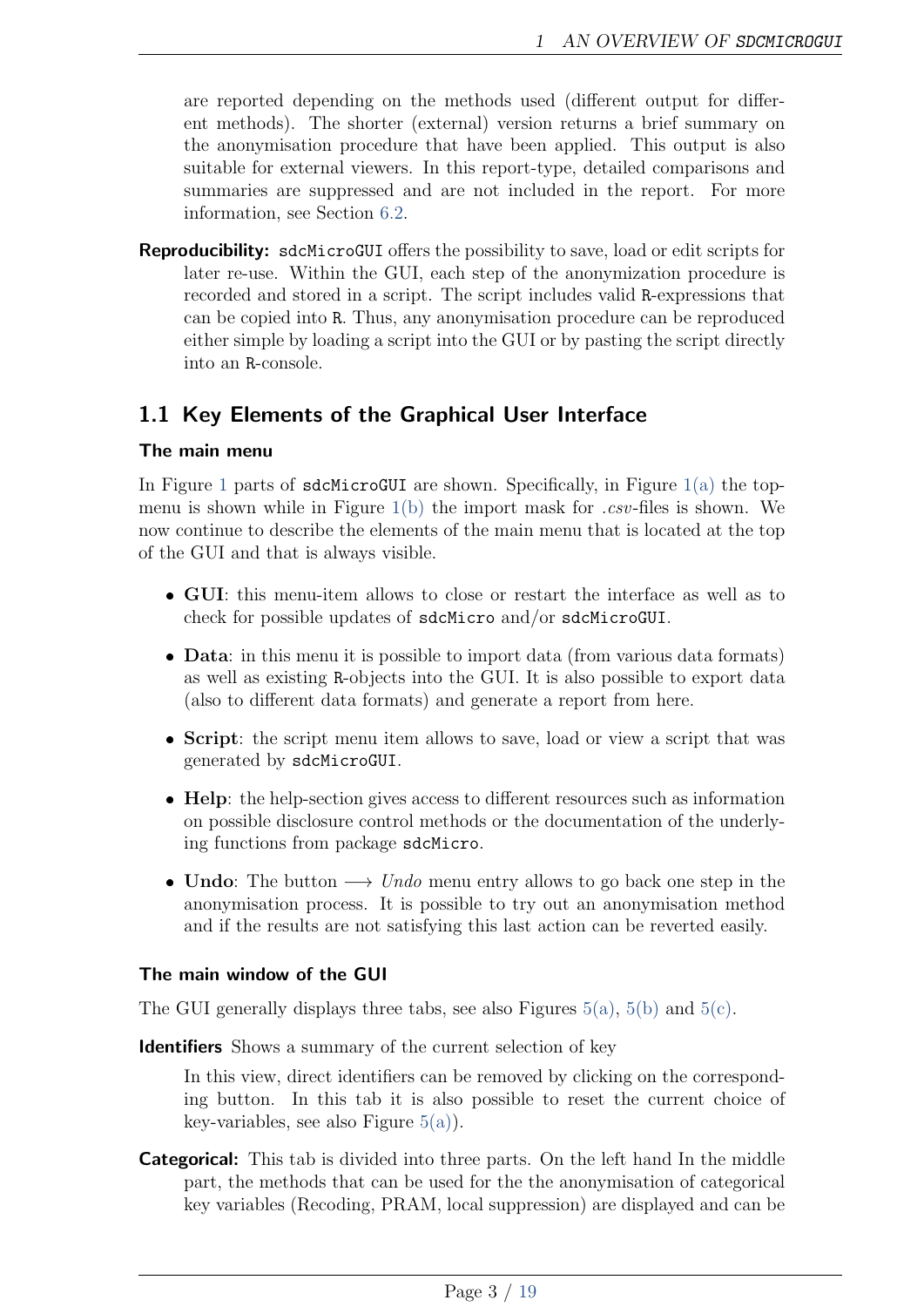selected and applied as shown in Figure  $5(b)$ . On the right hand side some important measures on information loss are shown. At the top, information about recoding (number of categories, mean size and number of observations in the smallest category) for all key-variables (for both original and modified) are listed. At the bottom of the right hand side, the number of suppressions within each key-variable is printed.

**Continuous:** The third tab is also divided into three parts. On the In the middle part, the methods (microaggregation, adding noise, shuffling) that can be used to anonymize continuous key variables are shown and can be selected and applied. On the right hand side two measures of information loss (IL1 and differences in eigenvalues) are printed.

All frames and views in the GUI for presenting summaries, names, frequency calculations, suppressions, disclosure risk and data utility are filled in with actual values as soon as data are selected. Moreover, buttons to apply certain methods like recoding, PRAM or local suppression get clickable when data are loaded into the GUI. As soon as a method is applied on the data, all related views and measures are updated with current values. For example, after applying global recoding, the disclosure risk and data utility for categorical key variables are updated and show the current values automatically.

#### <span id="page-3-0"></span>1.2 Installation and Updates

The recommended procedure to install the software consists of the following steps:

**Install R:** If you already have R installed, make sure that you are using the current version. If the software is not installed on your computer, go to [http://cran.r](http://cran.r-project.org/bin/)[project.org/bin/](http://cran.r-project.org/bin/) and choose your platform. For Windows, just download the executable file and follow the on-screen instructions when installing the software.

```
Install sdcMicro and sdcMicroGUI: Open R on your computer and type:
```

```
\textbf{install}. packages ("sdcMicroGUI")
```
The installation is only necessary once. We note that the graphical user interface depends on GTK+ to draw windows. When installing sdcMicroGUI all dependencies (including GTK+) are automatically installed if the user has sufficient system administration rights.

Update: Typing update.packages() into R searches for possible updates and installs new versions of packages if any are available. Using sdcMicroGUI it is also possible to check for an updated version by clicking on the menu-item  $GUI \rightarrow$ Check for Updates which should be done regularly.

If your organisation use a proxy server to connect to the internet, automatic access of R is usually restricted. However, a simple trick gives you the necessary internet connection from within R. In case you have a proxy server just type

 $\texttt{setInternet2} \left( \text{TRUE} \right)$ 

into the R-Console. Afterwards you are able to install packages.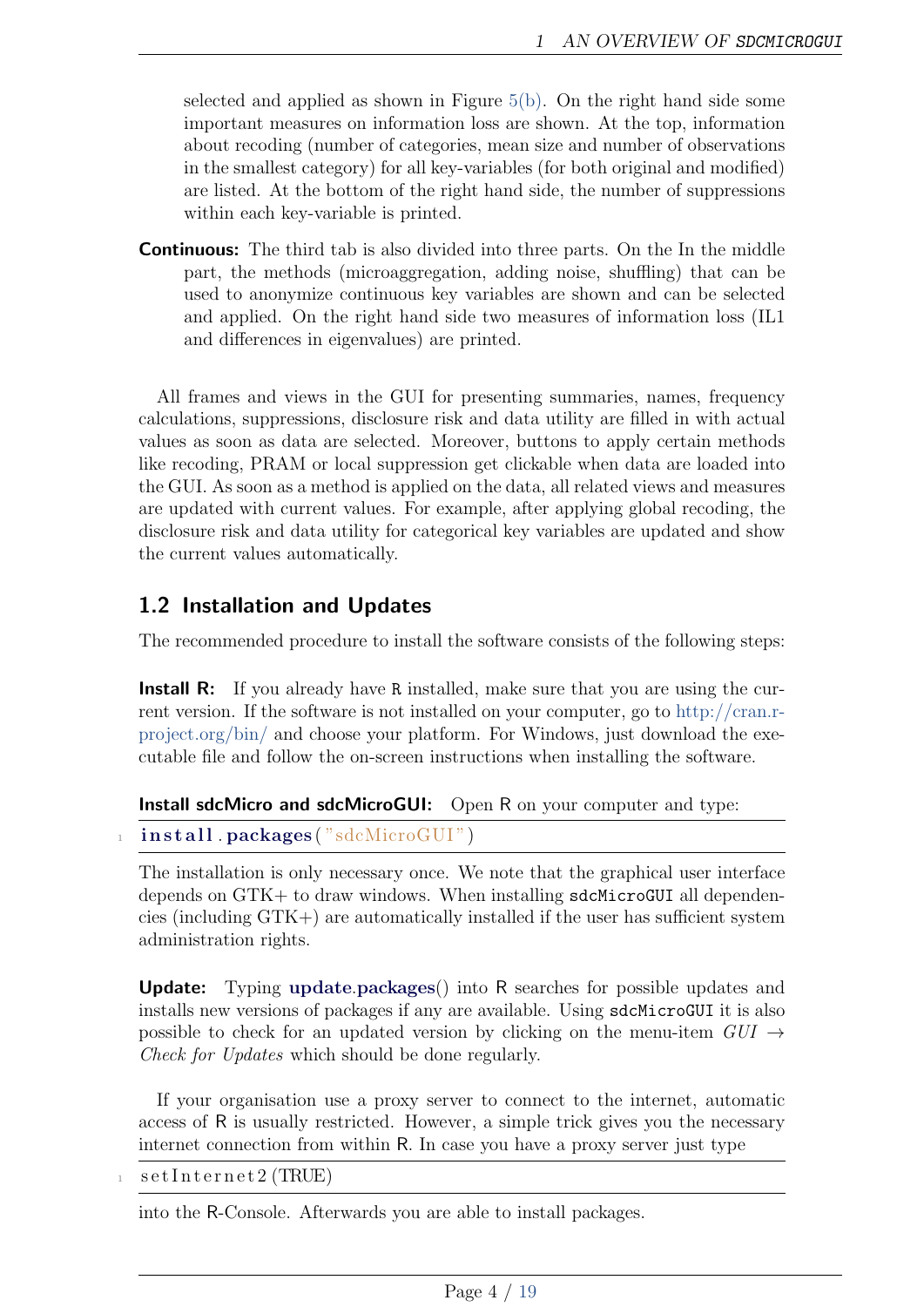<span id="page-4-1"></span>

|                  |                                         |    |                                  |                | Choose CSV-File:<br>D:\testdata.csv |                                 |                                           |                               |                                                                              |                              |                                |                      |                                |                  |                                        |                      | $\square$                      |
|------------------|-----------------------------------------|----|----------------------------------|----------------|-------------------------------------|---------------------------------|-------------------------------------------|-------------------------------|------------------------------------------------------------------------------|------------------------------|--------------------------------|----------------------|--------------------------------|------------------|----------------------------------------|----------------------|--------------------------------|
|                  |                                         |    |                                  |                | CSV-Parameters:<br>V header         |                                 |                                           |                               | blank line skip seperator:                                                   |                              |                                |                      |                                | NA-strings:      |                                        |                      |                                |
|                  |                                         |    |                                  | $\sqrt{}$ fill | strip white                         |                                 |                                           |                               | decimal:                                                                     |                              |                                |                      |                                |                  |                                        |                      |                                |
|                  |                                         |    |                                  |                |                                     |                                 |                                           |                               | quotes:                                                                      |                              |                                |                      |                                |                  |                                        |                      |                                |
|                  |                                         |    |                                  |                | strings As Factors<br>Preview:      |                                 |                                           |                               | skip:                                                                        | $\overline{0}$               |                                |                      |                                |                  |                                        |                      |                                |
|                  |                                         |    |                                  | $x +$          |                                     | urbrur 1 roof 1 walls 1 water 1 |                                           |                               | electcon 1 relat 1 sex 1 age 1 hhcivil 1 expend 1 income 1 savings 1 ori_hid |                              |                                |                      |                                |                  |                                        |                      |                                |
|                  |                                         |    |                                  |                |                                     |                                 | 3                                         | $\overline{\mathbf{3}}$       | $\mathbf{1}$                                                                 | $\mathbf{1}$                 |                                | 46                   | $\overline{2}$                 |                  | 90929693 57800000                      | 116258.5 1           |                                |
|                  |                                         |    |                                  | R              | $\overline{2}$                      | á                               | 3<br>$\overline{\phantom{a}}$             | 3<br>$\overline{\phantom{a}}$ | 1<br>$\mathbf{1}$                                                            | $\overline{\mathbf{2}}$<br>3 | $\overline{c}$<br>$\mathbf{1}$ | 41<br>$\overline{9}$ | $\overline{2}$<br>$\mathbf{1}$ |                  | 27338058 25300000<br>26524717 69200000 | 279345<br>5495381    | $\mathbf{1}$<br>$\blacksquare$ |
|                  |                                         |    |                                  |                |                                     |                                 | $\overline{\mathbf{3}}$                   | $\overline{\phantom{a}}$      | $\,$ 1                                                                       | $\overline{z}$               |                                | 6                    | <sup>1</sup>                   | 18073948         | 79600000                               | 8695862              | $\overline{1}$                 |
|                  |                                         |    |                                  |                |                                     |                                 |                                           |                               |                                                                              |                              |                                |                      |                                |                  |                                        |                      |                                |
|                  |                                         |    |                                  | 5              | $\overline{2}$                      |                                 | $\overline{2}$                            | $\overline{\phantom{a}}$      | $\mathbf{1}$                                                                 | $\overline{1}$               | 1                              | 52                   | $\overline{2}$                 | 6713247          | 90300000                               | 203620.2 2           |                                |
|                  |                                         |    |                                  | 6              | $\overline{2}$                      | $\overline{a}$                  | $\overline{2}$                            | 3                             | $\mathbf{1}$                                                                 | $\overline{2}$               | $\overline{2}$                 | 47                   | $\overline{2}$                 |                  | 49057636 32900000                      | 1021268 2            |                                |
|                  |                                         |    |                                  | R              | $\overline{2}$<br>$\overline{2}$    | 4<br>$\boldsymbol{4}$           | $\overline{2}$<br>$\overline{2}$          | $\overline{\mathbf{3}}$<br>3  | $\mathbf{1}$<br>1                                                            | 3<br>3                       | $\overline{2}$<br>2            | 13<br>19             | $\mathbf{1}$<br>$\mathbf{1}$   | 1106874          | 63386309 22700000<br>89100000          | 8119166<br>9881406 2 | $\overline{2}$                 |
|                  |                                         |    |                                  | $\overline{9}$ | $\overline{2}$<br>10 <sup>2</sup>   | 4<br>$\overline{4}$             | $\overline{\mathbf{c}}$<br>$\overline{2}$ | 3<br>$\overline{\mathbf{3}}$  | $\mathbf{1}$<br>$\mathbf{1}$                                                 | $\overline{\mathbf{3}}$<br>3 | $\mathbf{1}$<br>$\overline{c}$ | $\overline{9}$<br>16 | $\mathbf{1}$<br>$\overline{1}$ | 32659507 2087324 | 34347609 44100000                      | 7043642<br>4783134 2 | 2                              |
|                  | R sdcMicro GUI<br>Data Script Help Undo |    |                                  |                |                                     |                                 |                                           |                               |                                                                              |                              |                                |                      |                                |                  |                                        |                      |                                |
|                  | Choose R-Dataset                        |    |                                  |                |                                     |                                 |                                           |                               |                                                                              |                              |                                |                      |                                |                  |                                        |                      |                                |
|                  |                                         | Þ. | <b>Import R Dataset</b>          |                |                                     |                                 |                                           |                               |                                                                              |                              |                                |                      |                                |                  |                                        |                      |                                |
| Import<br>Export |                                         | ٠  | Import CSV<br><b>Import SPSS</b> |                |                                     |                                 |                                           |                               |                                                                              |                              |                                |                      |                                |                  |                                        |                      |                                |
|                  | Generate Report                         |    | <b>Import SAS</b>                |                |                                     |                                 |                                           |                               |                                                                              | III                          |                                |                      |                                |                  |                                        |                      |                                |

(a) The *data*-menu entry at the main menu. (b) On-the-fly preview of .csv files.

<span id="page-4-2"></span>

<span id="page-4-0"></span>Figure 1: *Data* menu entry and the on-the-fly preview when importing .csv-files.

# 2 Open the GUI

Open the software R and type:

```
require ( sdcMicroGUI ); sdcGUI()
```
This will load the sdcMicroGUI package into R and calls the point an click graphical user interface. If you have not installed sdcMicroGUI, you will see an error message and should follow the steps to install the package as described in Section [1.2.](#page-3-0)

### 2.1 Step 2: Select, Load or Import Data

The GUI provides several possibilities to get data into the system, see Figure  $1(a)$ . Data that is already available in the workspace of R can be simply be selected by using the menu entry  $Data \rightarrow Choose$  R-Dataset. Using  $Data \rightarrow Import$  (see again Figure  $1(a)$ ) it is possible to import data in various formats like native *RData*-files as well as import/export files from other statistical software products such as SPSS, SAS and STATA.

Very important is the advanced functionality which is available to import textdelimited *csv* files, see Figure  $1(b)$ . In this case, the user is presented with a data preview window (see again Figure  $1(b)$ ) that shows the first rows of a data set with the current data import parameters and several clickable checkboxes to change import options such as:

- *header*: does the the first line of a data set contain column names
- $\bullet$  *fill*: if checked, blanks are added for rows with unequal length
- *strip white*: allows the stripping of leading and trailing white space from unquoted character fields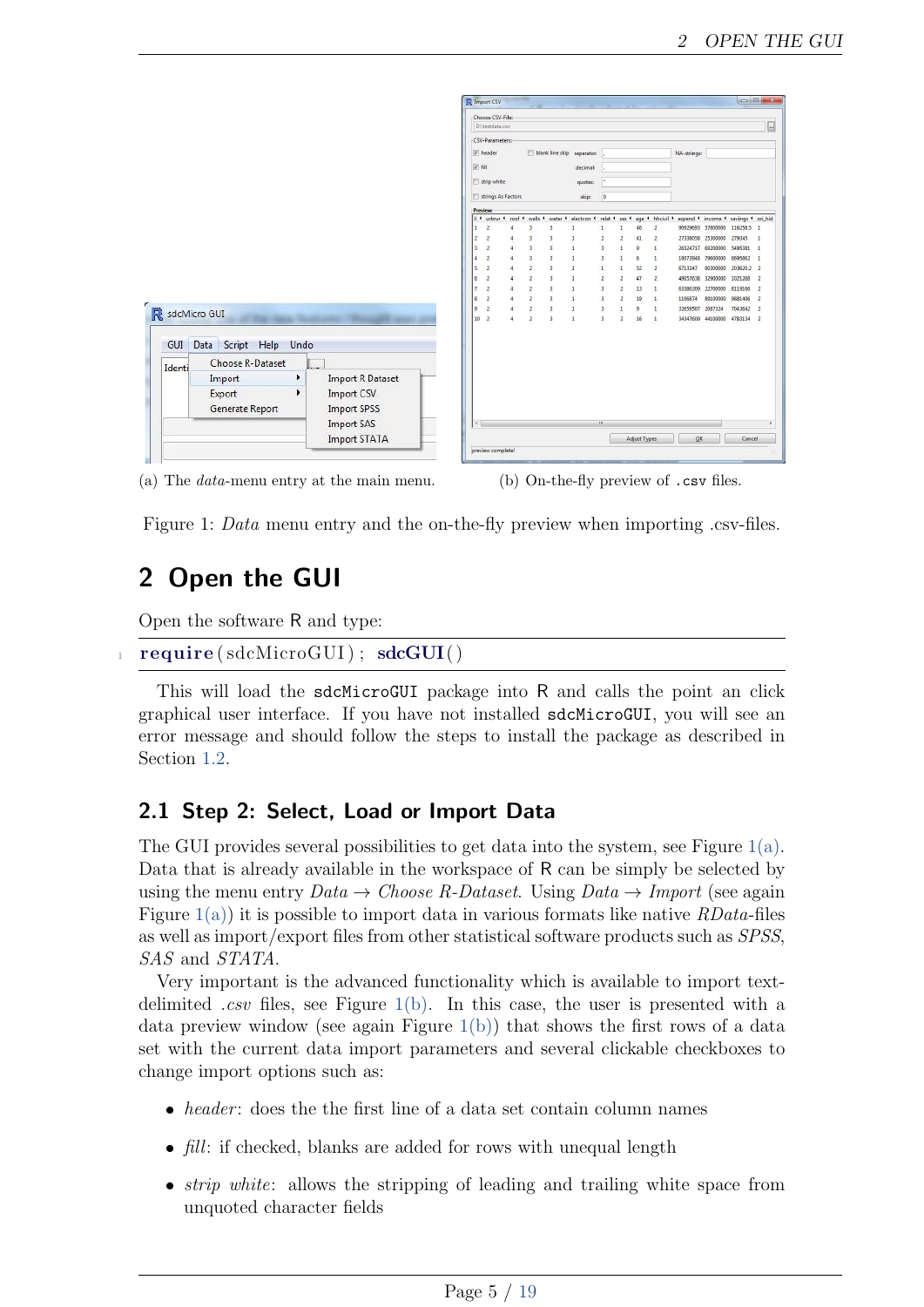- *strings as factors*: if checked, character vectors are converted to factors
- blank line skip: if checked, blank lines are ignored when reading the file

Additionally, the seperator between values, the decimal operator, quotes, skip and the coding of missing values (NA-strings) can be specified. As soon the user changes a field, the preview-window of the data changes according to the options and informs the user if the data get correctly imported. Note that also the type of each variable can be specified  $(n\iota)$  when importing a .csv-File using the button  $\longrightarrow$  Adjust Types as shown at the bottom in Figure [1\(b\).](#page-4-2)

# 3 Selecting Key Variables

After a data set was selected or imported, a new window - the variable selection frame - pops up and the buttons  $\longrightarrow$  Select key variables / Reset and  $\longrightarrow$  Remove direct identifiers in the first tab of the GUI interface become active. An important part in the anonymisation of data is the variable selection, see Figure [3.](#page-6-0) Statistical methods and the corresponding functions in R are in most cases specific in terms of the scale of variables. Some functions should only be applied to categorical (in R these variables correspond to vectors of class *factor*) variables while some are suitable for continous (in R they are vectors of type *numeric*) variables only.

In any case, only categorical and continuous key variables should be selected in this frame because any other categorical or continuous variables of the data set do not be contribute in any aspect to the anonymisation process. Only for shuffling, all variables are alaways made selectable (as predictors), independently of this choice.

Some functions can also be applied on domain level. In this case, it is required to specify or create a variable defining population subgroups. To create a new strata variable (for example

| ٠<br>vars                                                                    | Generate new strata variable from:<br>F                     |
|------------------------------------------------------------------------------|-------------------------------------------------------------|
| urbrur<br>roof<br>walls<br>water<br>sex<br>age<br>hhcivil<br>sampling_weight | vars<br>electcon<br>relat<br>$\rightarrow$<br>$\leq$ $\leq$ |
|                                                                              | OK<br>Cancel                                                |

<span id="page-5-1"></span>Figure 2: Defining strata window.

a combination of several categorical variables), the strata selection window can be used. This window can be accessed by clicking on the button  $\longrightarrow$  Generate Strata Variable in the variable selection window, see Figure [2.](#page-5-1)

Also information on clustering (for example households) are often required to be specified and can be taken into account by using the variable selection window. Furthermore it might also be important to select a weight vector, especially if the microdata have been collected from a complex survey. This kind of information has to be provided by the user, otherwise the system can not make use of this knowledge. Note, that most of the variable selection options are optional. For

<span id="page-5-0"></span><sup>&</sup>lt;sup>1</sup>In R data type *numeric* belongs to continuous variables while data type *factor* belongs to categorical variables with given levels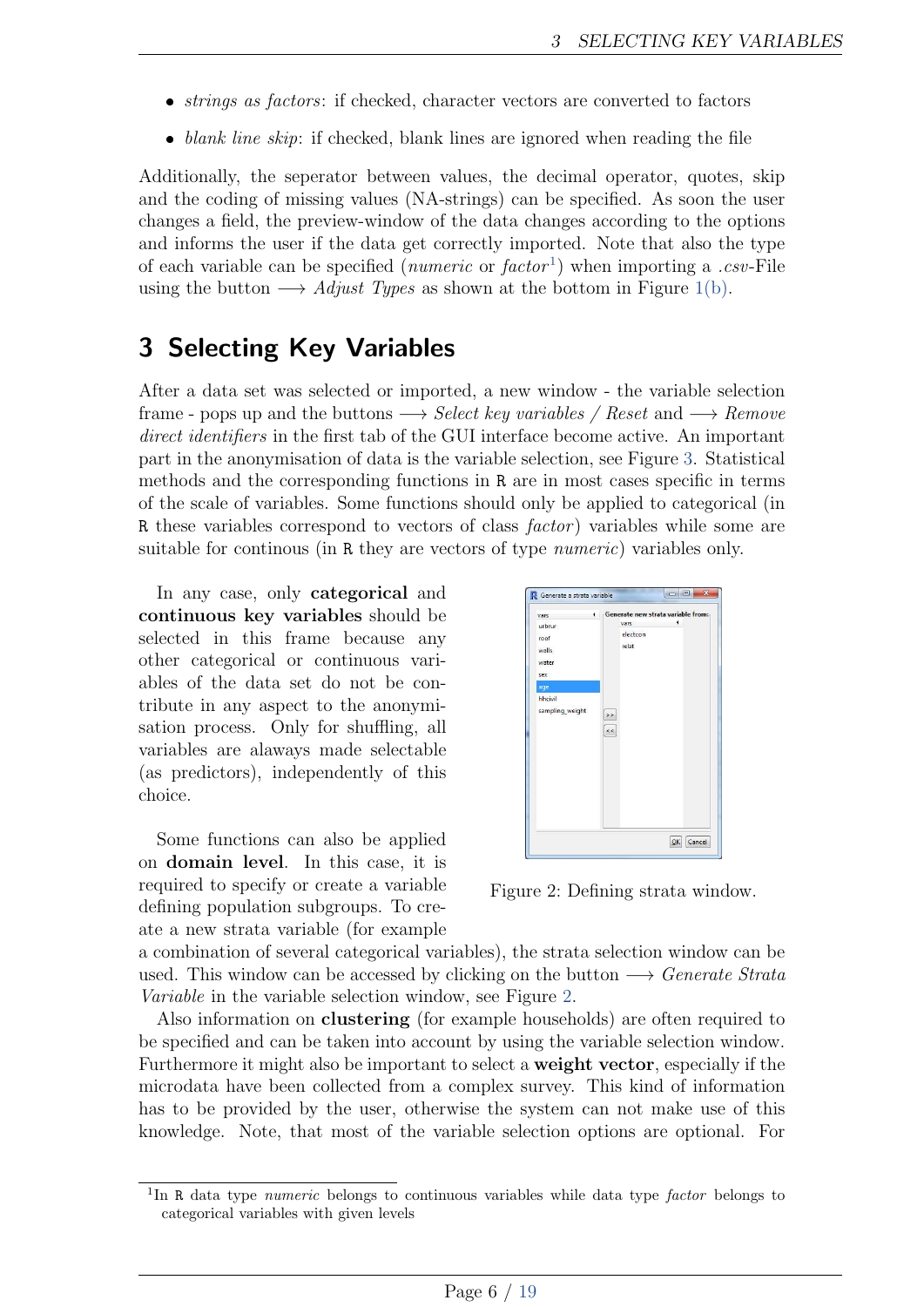| vars     | €. | <b>Categorical key variables</b>       |                |        |
|----------|----|----------------------------------------|----------------|--------|
| X        |    | vars                                   | ٠              |        |
| water    |    | urbrur                                 |                |        |
| electcon |    | roof<br>$\geq$                         |                |        |
|          |    | walls                                  |                |        |
| relat    |    | $\,$ $\,$ $\,$                         |                |        |
| sex      |    |                                        |                |        |
| age      |    |                                        |                |        |
| hhcivil  |    |                                        |                |        |
| expend   |    | Numerical key variables                | ۰              |        |
|          |    | vars                                   |                |        |
|          |    | income                                 |                |        |
|          |    | savings<br>$>\!>$                      |                |        |
|          |    | <<                                     |                |        |
|          |    |                                        |                |        |
|          |    |                                        |                |        |
|          |    |                                        |                |        |
|          |    | Weight variable-                       |                |        |
|          |    | $\mathcal{A}$<br>vars<br>$\rightarrow$ |                |        |
|          |    | sampling_weight                        |                |        |
|          |    | $\prec\prec$                           |                |        |
|          |    | Cluster ID variable(e.g. household ID) |                |        |
|          |    | vars<br>$\overline{\ket{>}}$           | ٠              |        |
|          |    | لتشتينا<br>ori_hid                     |                |        |
|          |    | <<                                     |                |        |
|          |    | Strata variable                        |                |        |
|          |    | vars                                   | $\blacksquare$ |        |
|          |    | >>                                     |                |        |
|          |    |                                        |                |        |
|          |    | $\leq$                                 |                |        |
|          |    |                                        |                |        |
|          |    | Generate Strata Variable               | OK             | Cancel |

example, users are not forced to select any continuous (in the GUI: numerical) variables if they are not present in the data.

As mentioned before, it is often necessary to generate a new stratification variable that is a combination of a few categorical variables. This can be done by clicking the button  $\longrightarrow$  Generate Strata Variable, see Figure [3.](#page-6-0) A window pops up where users can specify the variables that should be used for the stratification of the data, see Figure [2.](#page-5-1) In the case that variables have the wrong scale (for example if categorical key variables are saved as type numeric), the global recoding frame automatically pops up. In the global recoding window it is then possible recode the corresponding variables.

<span id="page-6-0"></span>Figure 3: The variable selection frame of the GUI.

#### fringilla tristique neque. Sed interdum libero ut metus. Pellentesque placerat. 4 Anonymisation of Categorical Key Variables

### egestas a, turpis. Mauris lacinia lorem sit amet ipsum. Nunc quis urna dictum 4.1 Recoding

Clicking on the button *Recode* in the tab *Categorical* of the main window opens a window in which the categorical key variables can be recoded, as it is shown in Figure [4.](#page-7-0)

It is possible to recode all categorical key variables separately. The corresponding variable names are visible in the menu of the key variables configuration frame. Any variable can now be converted, recoded, grouped and renamed. For converting continuous scaled variables into classes, breaks and label names can be specified. It is also possible to group categories of factors into broader categories (using the button  $\longrightarrow$  Group selected level) and also rename specific categories by clicking on button  $\longrightarrow$  Rename selected level after having selected a factor level. The distribution of the variables is always shown graphically as well as information on the tabulated variable. Additionally, the frequency counts of all key variables are available and visible in a separate tab.

Figure  $5(a)$  shows the the graphical user interface after the necessary variables have been selected and optionally recoded. As it has already been mentioned, the user interface consists of three main parts which are organised in tabs and have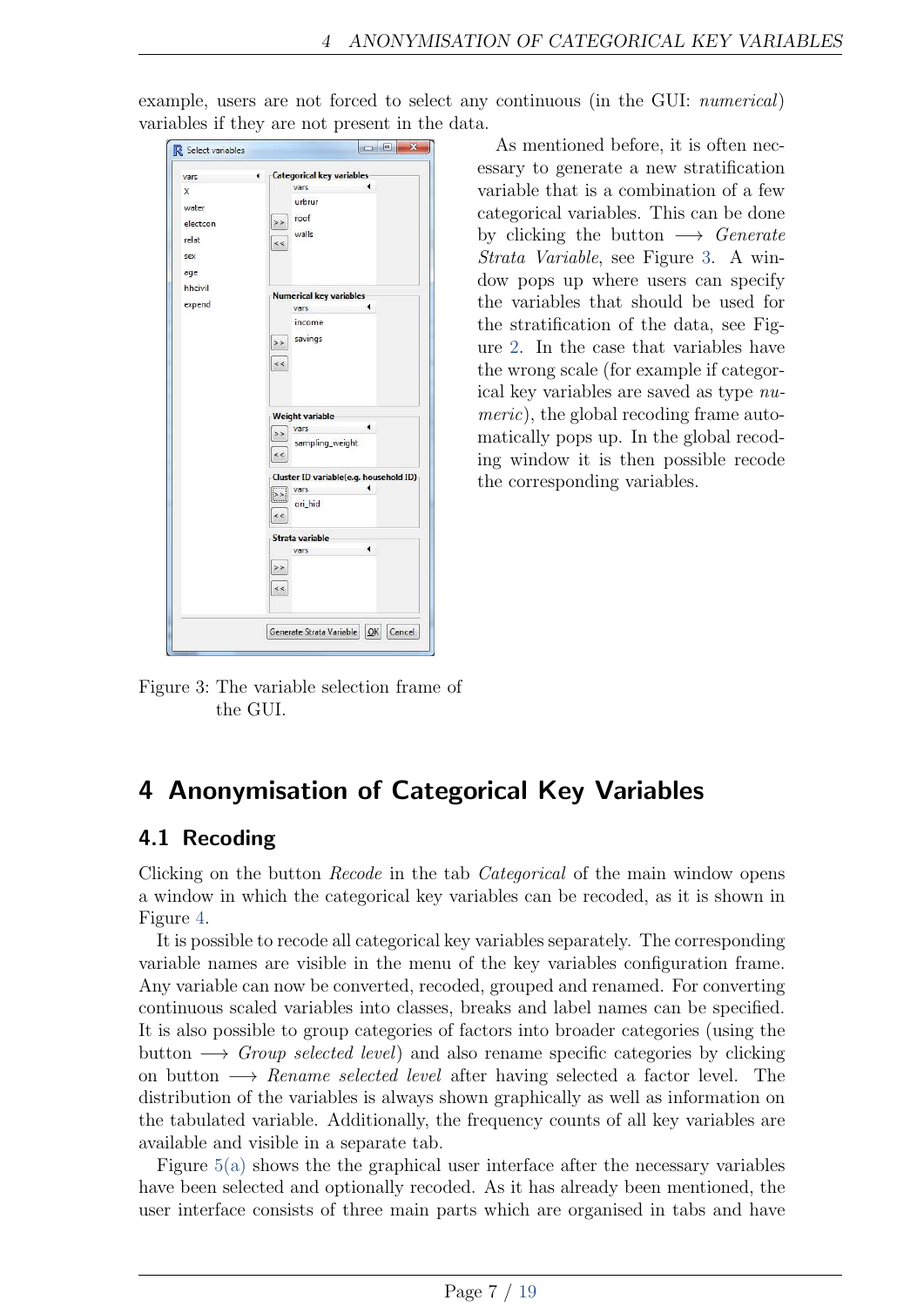

ous).

|   | Undeliast action                                                                                                                                                                                                                                                             |                |        |                   |  |                  |         |
|---|------------------------------------------------------------------------------------------------------------------------------------------------------------------------------------------------------------------------------------------------------------------------------|----------------|--------|-------------------|--|------------------|---------|
|   | urbnur roof walls age Mosaic Rot Frequencies                                                                                                                                                                                                                                 |                |        |                   |  |                  |         |
|   | Information on observations violating 3-anonymity<br>Number of observations violating<br>- 2-anonymity: 33 (orig. 144)<br>- 3-anomimity: 40 (print 243)<br><b>PERSONAL REPORTER ENGINEERS</b><br>Percentage of observations violating<br>- 2-monimity: 0.24 % (cris: 3.14 %) |                |        |                   |  |                  |         |
|   | - 3-anonymity: 1.07 % (orig. 5.41 %)<br>Frequencies for combinations of cat. key variables                                                                                                                                                                                   |                |        |                   |  |                  |         |
|   | urbnur 4. med 4. mala 4. age 4. mk. 4. fk 4. Fk. 4. hier mik                                                                                                                                                                                                                 |                |        |                   |  |                  | $1 - 1$ |
| ı | 3                                                                                                                                                                                                                                                                            | z              |        | 30-39 0.04652 1   |  | 100 0.0731565267 |         |
| ۵ | $\circ$                                                                                                                                                                                                                                                                      | $\mathfrak{g}$ |        | 60.60 0.04652 1   |  | 100 0.0575628113 |         |
| 2 | ×                                                                                                                                                                                                                                                                            | ×.             | $25 -$ | 0.0462 1          |  | 100 0.0534784097 |         |
|   | 2                                                                                                                                                                                                                                                                            | 3              | $33 -$ | $-0.04652 - 1$    |  | 100 0 0488046340 |         |
| Ï |                                                                                                                                                                                                                                                                              | g)             |        | 40-49 0.04822 1   |  | 100 0 DOSTODORUT |         |
|   | ž                                                                                                                                                                                                                                                                            | s              |        | 03-19 0.04652 1   |  | 100 0.0557000027 |         |
|   | 3                                                                                                                                                                                                                                                                            | z.             |        | 03-60 0.04852 1   |  | 100 01005243193  |         |
| ı | ë                                                                                                                                                                                                                                                                            | $\overline{3}$ |        | 93-50 0.04652 1   |  | 100 0.1624035046 |         |
|   | $\ddot{\phantom{a}}$                                                                                                                                                                                                                                                         | 3              |        | 41-49 0.04852 1   |  | 100 0.1624035945 |         |
|   | ¥                                                                                                                                                                                                                                                                            | $\overline{z}$ | 0.0    | $0.04652 - 1$     |  | 100 0.1636025046 |         |
|   | $\mathbf{z}$                                                                                                                                                                                                                                                                 | 3              |        | 60-69 0.04652 1   |  | 100 0.0465168706 |         |
|   | ä                                                                                                                                                                                                                                                                            | ö              |        | 33-30 0,00063 2   |  | 200 0.0209420724 |         |
| t | 9                                                                                                                                                                                                                                                                            | $\overline{z}$ |        | 20-29 0.00961 2   |  | 200 0.0235370327 |         |
|   | š                                                                                                                                                                                                                                                                            | $\bar{z}$      |        | 43-49 0.00063 2   |  | 200 0.0731585267 |         |
|   | 3                                                                                                                                                                                                                                                                            | z              |        | 10-19 0.00063 2   |  | 200 0.0731505267 |         |
|   | 5                                                                                                                                                                                                                                                                            | $\mathbf{z}$   |        | 20-29 0.00063 2   |  | 200 0.0379715823 |         |
|   | $\overline{\phantom{a}}$                                                                                                                                                                                                                                                     | ź              |        | $0-9$ $0.00963$ 2 |  | 300 0.0379715823 |         |
| ۵ | ×                                                                                                                                                                                                                                                                            | s              |        | 20-20 0,00063 2   |  | 200 0.0216154878 |         |
| y | ż                                                                                                                                                                                                                                                                            | z              |        | 31-29 0.00903 2   |  | 200 0.0285486543 |         |
|   |                                                                                                                                                                                                                                                                              | ×              |        | 45.49 8,00063 2   |  | 330 03064122116  |         |
| t | ×                                                                                                                                                                                                                                                                            |                |        |                   |  |                  |         |

(a) Original distribution of age (continu-(b) Variable age recoded into age groups and converted to a factor.

pk Help



(c) Frequency counts and individual risks of all combinations of categorical key variables.

(d) help file for global recoding.

<span id="page-7-0"></span>Figure 4: The global recoding interface. All key variables can be recoded.

already been described in Section [1.1.](#page-2-0)

### 4.2 Frequency Counts and Disclosure Risk

Sample- and population frequencies  $(f_k \text{ and } F_k)$ , respectively) are visualized when  $tab \longrightarrow Frequency$  in the global recoding menu is clicked. But not only the frequencies but also the individual risks [\[Franconi and Polettini,](#page-17-0) [2004\]](#page-17-0) and the values of the categorical key variables are printed. The table containing these statistics is interactive and sortable. This means that for example clicking on the top of column *risk* sorts the table according to the values of the individual risks in ascending order. Clicking a second time will sort the table by this variable in descending order.

In tab  $\longrightarrow$  Mosaic Plot of the global recoding menu the mosaic plots of all selected key-variables is shown. The plot as well as the frequency counts and risks are updated automatically whenever any action that modifies key-variables is applied. Similar information is available in the second tab (Categorical) of the sdcMicroGUI main window, see Figure [5\(b\).](#page-8-1) Additionally, all observations violating 3-anonymity are directly accessible. These observations are shown if the user clicks on the the button  $\longrightarrow$  View Observations violating 3-anonymity. In order to compare the impact of anonymisation methods already applied, the same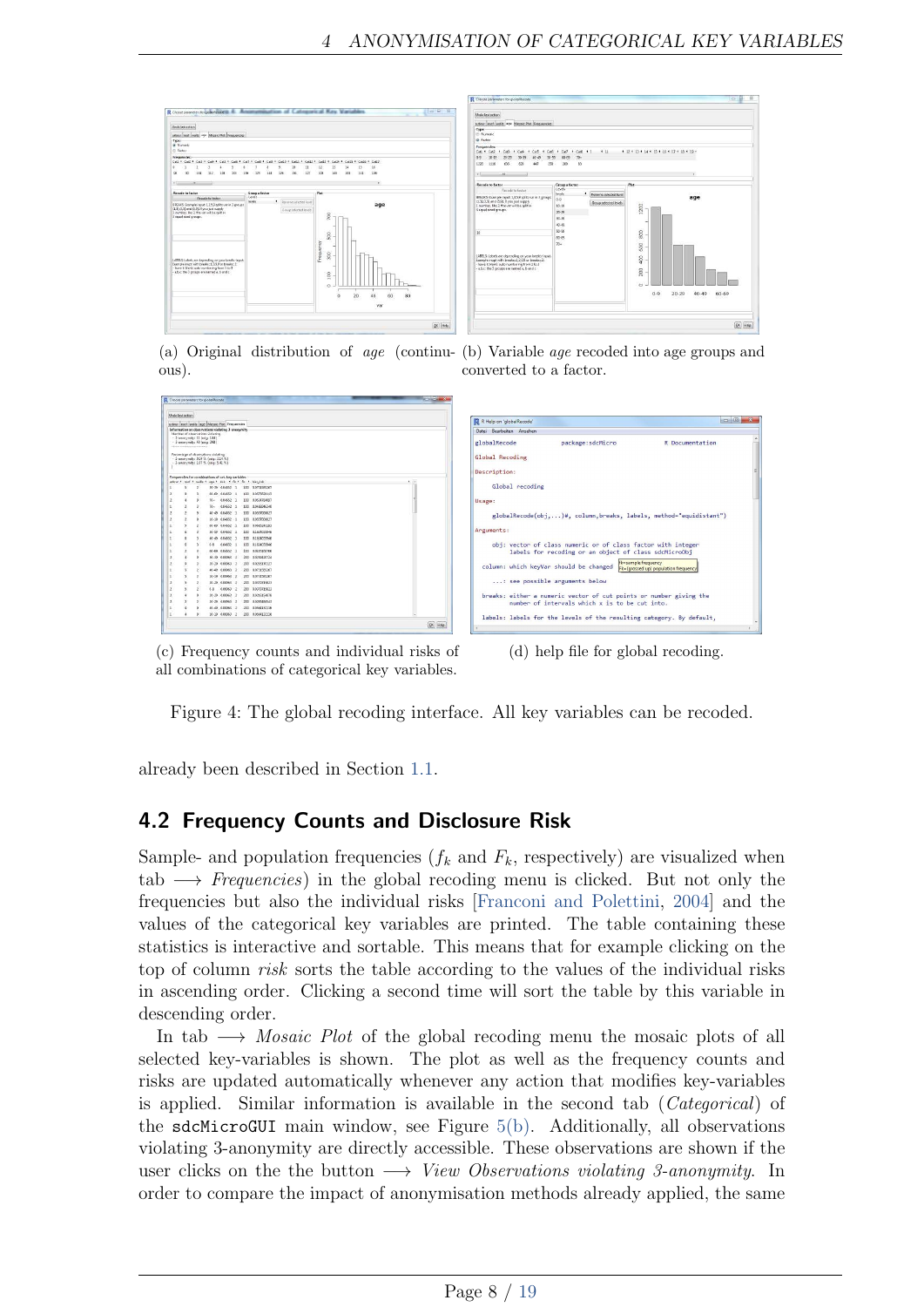<span id="page-8-0"></span>

| GUI Data Script Halp Undo                                                                                                         | Gill Data Script Halp Under                                                                                 |                                          |                                                                                                                                       |  |  |  |
|-----------------------------------------------------------------------------------------------------------------------------------|-------------------------------------------------------------------------------------------------------------|------------------------------------------|---------------------------------------------------------------------------------------------------------------------------------------|--|--|--|
| Identifiers Catagonical Continuous                                                                                                | Islantifian: Categorical Continuous:                                                                        |                                          |                                                                                                                                       |  |  |  |
| Loaded data set:                                                                                                                  | <b>Risk</b>                                                                                                 | Protection                               | Information Loss                                                                                                                      |  |  |  |
| importedCSV 14 10 [nc4580]                                                                                                        | Frequency calculations                                                                                      | Regade                                   | <b>Recodings</b><br>For each variable, the following key figures are computed:                                                        |  |  |  |
| Select key variables / Reset.                                                                                                     | Number of observations violating<br>$-2$ -anonymsty: 8 (ong. 144).                                          | Dram:                                    | the number of categories<br>the meet car of the groups.<br>the size of smallest group.<br>Original values in brackets.                |  |  |  |
| Remove direct identifiers                                                                                                         | - 3-anonymity: 30 long 248.)<br>---------------------------                                                 | Local supression (optimal - k-anonymity) |                                                                                                                                       |  |  |  |
| Selected key variables                                                                                                            | Percentage of observations violating                                                                        | Local supression (themhold - indiv.mk)   | keyVar 4 Categories 4 Mean size 4 Smallest                                                                                            |  |  |  |
| <b>Categorical key variables</b><br>urbrur (#:2)<br>roof (#15)<br>walls [#(3)<br>age (#88)                                        | - 2-anonymity: 0.17 % (orig: 3.14 %)<br>- 3-anonymity: 0.66 % (grig: 5.41 %)                                | View pram mateut                         | utine<br>$-2(2)$<br>2290 (2290) 646 (546)<br>5(5)<br>916 (916) 16 (16)<br>roof<br>$2\times$<br>walk<br>2250 (1527) 1203 (50)<br>8,083 |  |  |  |
| Numerical key variables<br>income (Min. 2897.5 . Med. 50750000 . Max 1e+08)<br>savings [Mirc 2074.6, Mad: 4082021, Mac: 0007838 ] | View Observations violating 3-anonymety                                                                     |                                          | 83 (1)<br>\$72, (\$2)<br>azer.                                                                                                        |  |  |  |
| Selected auxiliary variables<br>Weight variable                                                                                   | Risk for categorical key variables<br><b>MARKET CONTRACTOR</b>                                              |                                          |                                                                                                                                       |  |  |  |
| sampling weight (Min:100, Med:100, Med:100)                                                                                       | 0 (orig 0 ) obs. with higher risk than the main<br>part <sup>-</sup><br>Expected no. of re-identifications: |                                          | Suppressions                                                                                                                          |  |  |  |
| Cluster ID variable<br>on hid [Mean size/kb]                                                                                      | 1.2 [ 0.03 %] [mig: 11.29 [ 0.25 %]]                                                                        |                                          | sebrue - 010 %L                                                                                                                       |  |  |  |
| Strate worked                                                                                                                     | Hearchical risk                                                                                             |                                          | roof010763<br>malls  010 %                                                                                                            |  |  |  |
| not wincted                                                                                                                       | Expected no. of re-identifications:<br>6.07 [ 0.13 %] (mig \$3.44 [ 1.17 %])                                |                                          | age  0 [ 0 %]                                                                                                                         |  |  |  |
|                                                                                                                                   | New observations with risk above the benchmark.                                                             |                                          |                                                                                                                                       |  |  |  |
|                                                                                                                                   | I-Diversity                                                                                                 |                                          |                                                                                                                                       |  |  |  |

(a) View of Tab "Identifiers" (b) View on Tab "Categorical"

<span id="page-8-1"></span>

| <b>Risk</b>                                             |                   |                                   |  |
|---------------------------------------------------------|-------------------|-----------------------------------|--|
|                                                         | <b>Protection</b> | <b>Information Loss</b>           |  |
| Disclosure Risk is between:<br>$[0\%; 205\%]$ (current) | Microaggnegation  | - Information Loss<br>$0.1 - 0.0$ |  |
| feria (0 %100%)                                         | Add none          | - Difference Eigenvalues 0 %      |  |
| L.<br>c.                                                | <b>Shuffling</b>  | Toria: Information Loss: 01       |  |
|                                                         |                   |                                   |  |

<span id="page-8-2"></span>(c) View on Tab "Continuous"

Figure 5: Showing the three main tabs of the GUI. Information on the content was already given in [1.1.](#page-2-1)

information calculated with the original, unmodified data is also displayed.

Observations having high individual risks can be viewed by clicking the button  $\rightarrow$  View Observations with high risk. Information on how many observations are expected to be re-identified under the given selection of key-variables is displayed as well as information on the number of observations with considerable higher risk than the main part of all observations is shown.

Last but not least, the *l*-diversity measure Machanavajjhala et al., 2007 can be calculated. By clicking on the corresponding button a new window pops up in which the user can select sensitive variables and set the *l*-recursive constant (see Figure [6\(a\)\)](#page-9-0). As soon as the button  $\longrightarrow OK$  in this window is clicked, another window containing the results pops up.

On the right hand side (see Figure  $5(b)$ ) information about the effect of recoding in key-variables are printed. Also, the number and percentages of suppressions for each categorical key variable is shown. The information about the frequencies, *k*-anonymity [\[Sweeney,](#page-18-4) [2002\]](#page-18-4) and individual risks is always updated whenever a method is applied to categorical key variables. Thus, users get an impression how the recodings infect the frequency counts and individual risks.

As shown in Figure [5\(b\)](#page-8-1) methods for anonymisation of categorical key variables can be selected clicking on corresponding buttons in the main window of the graphical user interface. This includes the already discussed global recoding facilities, PRAM [\[Gouweleeuw et al.,](#page-18-5) [1998\]](#page-18-5) and two different methods to perform local suppression.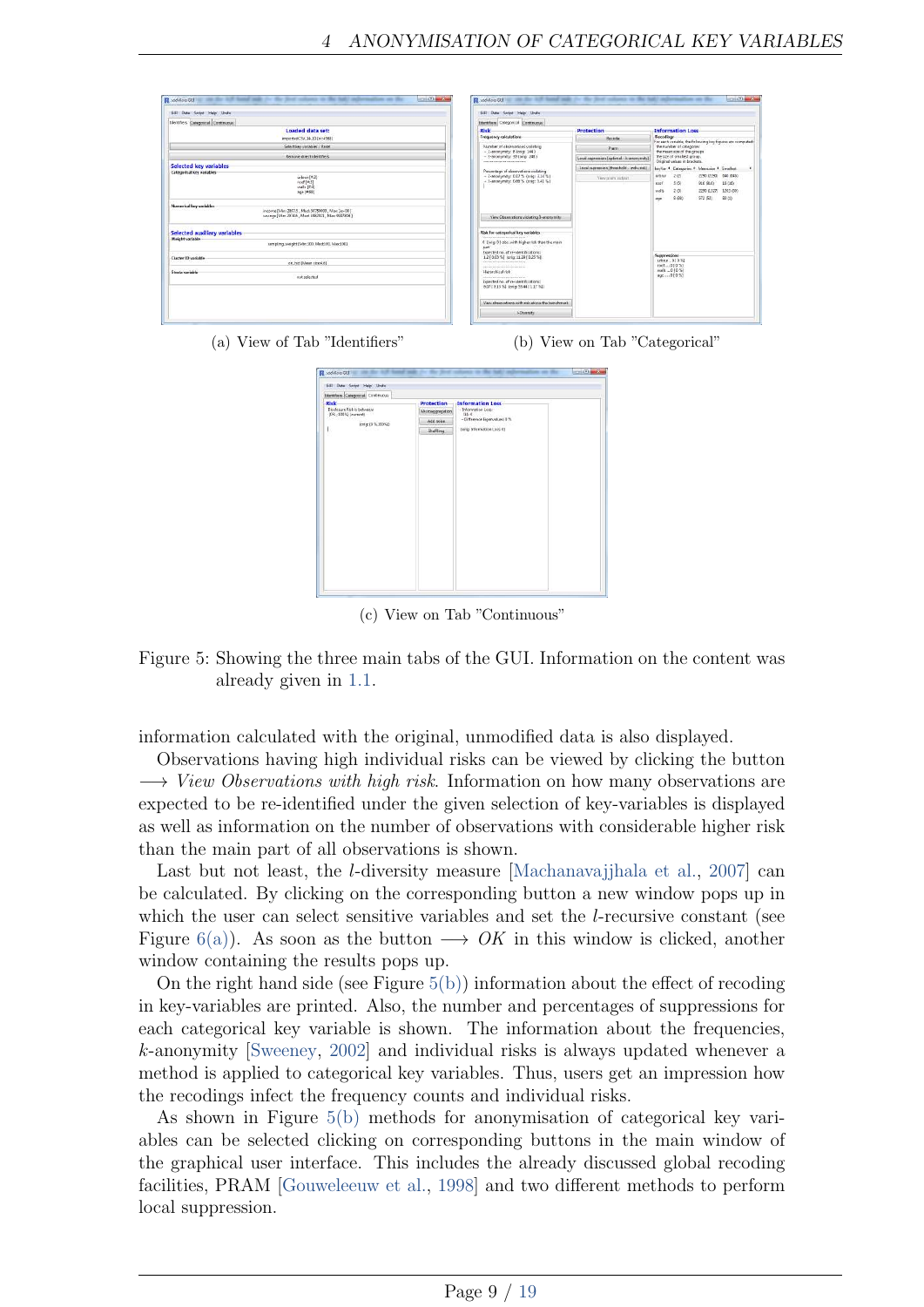<span id="page-9-0"></span>

<span id="page-9-1"></span>Figure 6: *l*-diversity and PRAM.

If method PRAM - the post randomisation method that swaps categories randomly with predefined probabilites - is selected, a new window pops up. In this window the user has to select variables that should be pramed (see Figure  $6(b)$ ). Moreover, a variable for stratification can also be selected. In this case, PRAM is applied on each strata independently.

### 4.3 Local Suppression

Often it is the case that even after recoding key-variables, some combinations of characteristics of these variables still violate *k*-anonymity or that some observations still have relatively high individual disclosure risks. However, it might be the case that further recoding is not possible because either the data utility would be too low. At this stage, local suppression can be applied. Two methods are available in sdcMicroGUI. The first one applies local suppression in an optimal manner with the aim to reach *k*-anonymity.

Figure  $7(a)$  shows the window that is opened if the user wants to perform optimal local suppression after clicking on button  $\longrightarrow$  Local suppression (optimal - k-anonymity). In this window the user can choose the importance of variables for the local suppression algorithm. This means, that the higher the rank (importance) of a variable is, the higher is the probability that required suppression are applied to this variable. The probabilities to get suppressions are lower for variables with lower ranks. sdcMicroGUI automatically suggests an optimal order of the importance as it is shown in Figure  $7(a)$ .

By adjusting a slider, the user may also change the parameter *k* for *k*-anonymity, which is typically 3 or 4. After the procedure has finished, the resulting number of combinations of the key variables violating *k*-anonymity (which is zero most of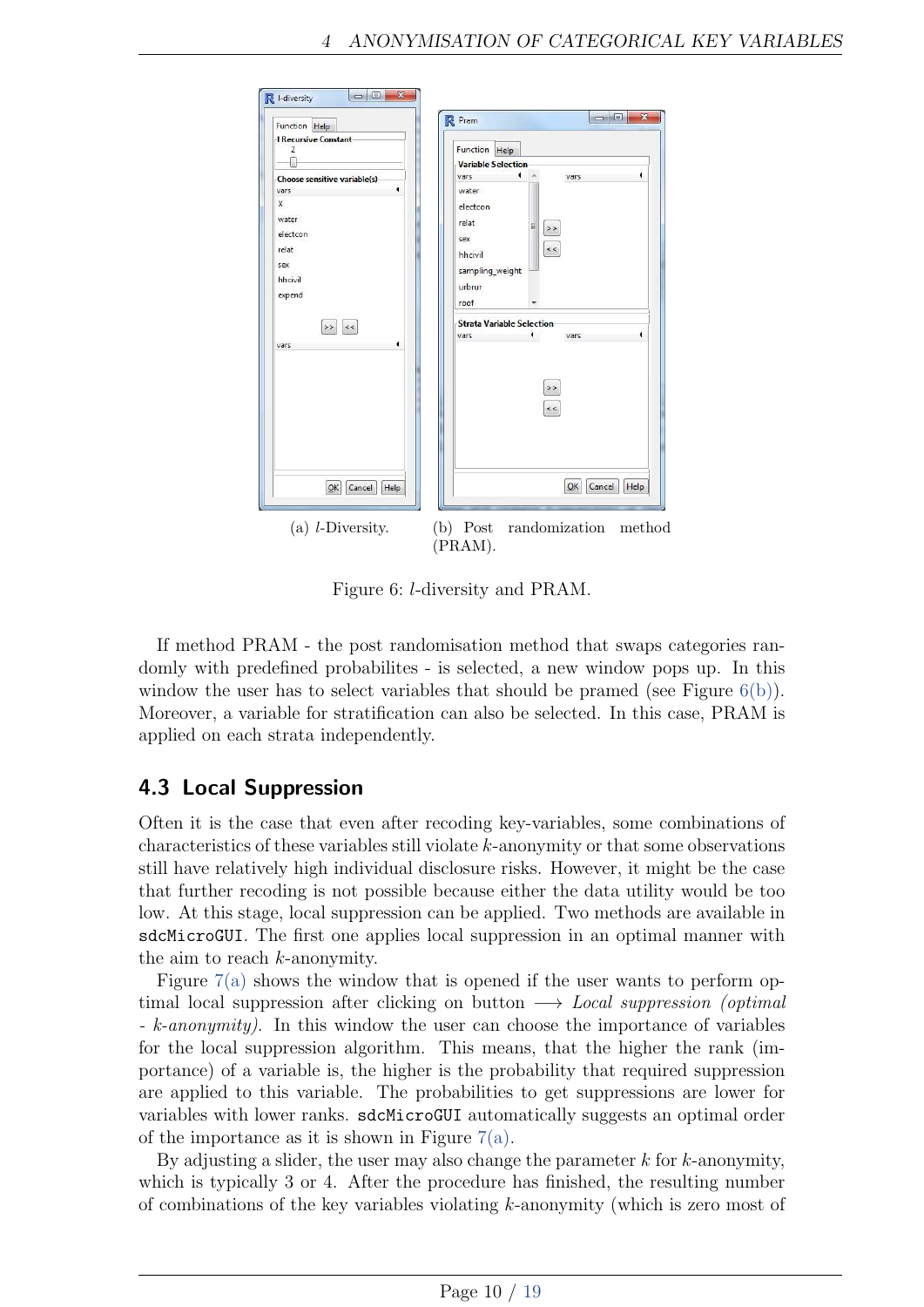<span id="page-10-0"></span>![](_page_10_Figure_1.jpeg)

<span id="page-10-1"></span>(a) Optimal local suppression (b) Local suppression based on based on *k*-anonymity. risk threshold.

Figure 7: Optimal and individual local suppression.

the time) is automatically updated and printed in the top left of this tab together with the updated number of (new) suppressions.

Another option is to apply local suppression can be also to specific variable only by clicking on the button  $\longrightarrow$  Local Suppression (threshold - indiv.risk). In this case, risky observations can be specified interactively using a slider as it is shown see Figure [7\(b\).](#page-10-1) After setting a threshold of individual risks, all values of a variable (that has to be specified by the user) are suppressed if the current individual risk of this observation is higher than the selected threshold value.

# 5 Anonymisation of Continuous Key Variables

On the second tab  $\longrightarrow$  Continuos of the main window, sdc-methods for continuous variables can be applied and risk-measures and measures of information loss are displayed as it was already discussed in section [1.1.](#page-2-0) After applying any disclosure limitation techique, the disclosure risks and the data utility measures are automatically re-calculated and updated values are printed in this tab. Thus, users get an impression on both, how the continuous scaled key variables are preserved and how large the disclosure risk remains. The following methods can be selected in this window:

## 5.1 Microaggregation

By clicking on button  $\longrightarrow$  Microaggregation, a new window pops up as it is shown in Figure  $8(a)$ . In this window the user has to select an aggregation level by moving a slider, select a microaggregation method using a drop-down box and select at least one numeric key variable. Optionally, it is also possible to apply microaggregation to subsets of the data separately. If this option is wanted, the user has to select an additional strata-variable that define the partition of the data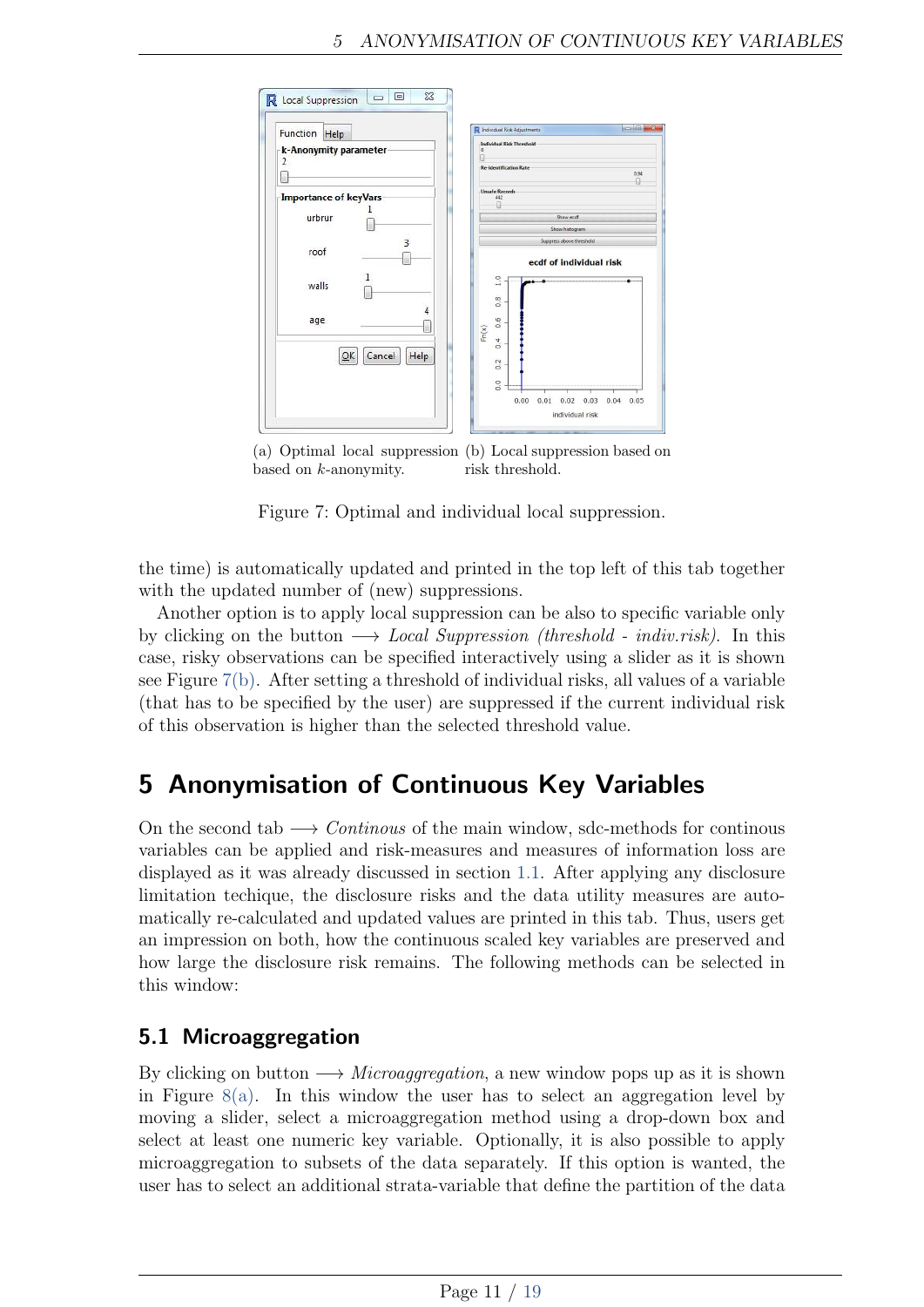<span id="page-11-0"></span>set. In this window also a help tab is available in which more information about possible methods and parameters is available.

| Function Help        |                                   | Aggregation level (size of the groups)     | Function Help<br><b>Shuffling Method</b><br>ds<br><b>Regression Method-</b>                                                |
|----------------------|-----------------------------------|--------------------------------------------|----------------------------------------------------------------------------------------------------------------------------|
| Method               |                                   |                                            | Im                                                                                                                         |
| mday                 |                                   | $\star$                                    | <b>Covariance Method</b>                                                                                                   |
| Variable selection   |                                   |                                            | spearman                                                                                                                   |
|                      |                                   | income<br>savings<br>$\,>$<br>$\prec\prec$ | vars<br>vars<br>income<br>savings<br>$\,$<br>$\prec\prec$                                                                  |
|                      | <b>Strata Variable selection-</b> |                                            |                                                                                                                            |
|                      |                                   | vars.                                      | Variable selection (Predictors)                                                                                            |
| vars                 |                                   |                                            | 4                                                                                                                          |
| roof<br>walls<br>age |                                   | urbrur<br>><br>$\,<\,$                     | vars<br>vars<br>$\mathsf{X}$<br>urbrur<br>Ξ<br>roof<br>$\,>$<br>walls<br>$\prec\prec$<br>water<br>electcon<br>relat<br>sex |

(a) Window to specify parameters and options for microaggregation of continuous variables.

<span id="page-11-1"></span>(b) Specifying options for shuffling method.

cel Help

Figure 8: The microaggregation and the shuffling window.

## 5.2 Adding (Correlated) Noise

The user can add stochastic noise to numerical key-variables by clicking on button  $\rightarrow$  Add Noise. In This case, a new window pops up in which the user has to specify if he wants to add additive or correlated noise [\[Brand,](#page-17-1) [2004\]](#page-17-1) by selecting the appropriate method using a drop-down menu. The user also has to specify the desired amount of noise (in percentage) and select at least one numeric keyvariable. If the user clicks on the button  $\longrightarrow OK$ , the selected method is applied to the chosen variable(s). It is however always possible (as it is in all windows of the graphical user interface) to cancel the current operation by clicking on button  $\rightarrow$  Cancel. As in the pop-up window for microaggregation, also in this window a help-tab is available providing additional information.

### 5.3 Shuffling

Shuffling [\[Muralidhar and Sarathy,](#page-18-6) [2006\]](#page-18-6) can be selected to anonymize continuous key-variables by clicking on button  $\longrightarrow Shuffling$ . Various methods are available but method ds [\[Muralidhar and Sarathy,](#page-18-6) [2006\]](#page-18-6) is selected by default. After clicking on the button, a new window opens automatically. In this window the user can select the method for shuffling, the regression method and the covariance method using drop-down menus. Afterwards, variables have to be selected as response- and predictor variables. In the implementation of sdcMicroGUI, all variables selected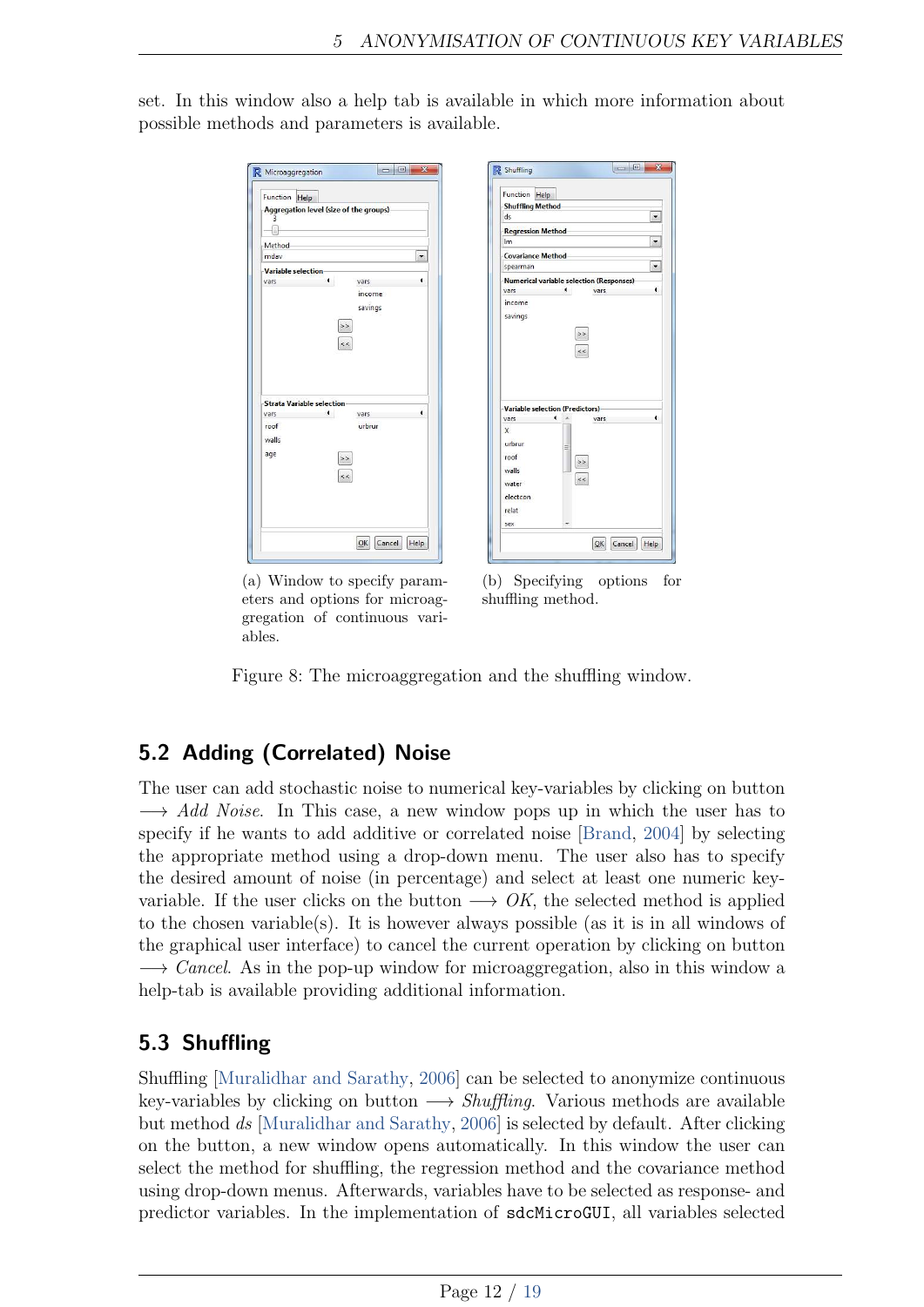for acting as predictors are used without any interactions between them. Any complex formula can be applied using the shuffling function from sdcMicro. Please also note, that all variables can serve as predictors which means that this selection is not limited to previously selected key variables. As in the other pop-up windows, additional help is provided in the help-tab, see Figure [8\(b\).](#page-11-1)

# 6 Exporting Results

#### 6.1 Export anonymised data-sets

Using  $Data \rightarrow Export$  in the main-menu on the top, it is possible to export the anonymized data-set into various formats. By clicking on the appropriate menuentry the data can be exported as plain-text .csv files as well as in formats that can be read by other statistical software such as SAS, SPSS or Stata. In addition, the data set can be saved directly to the R workspace or using the R binary format.

### <span id="page-12-0"></span>6.2 Reports

Selecting  $Data \rightarrow Generate$  Report in the top menu opens a new pop window from which two different kind of reports can be produced by selecting the corresponding radio button. Also it is possible to select the output format. The reports can be saved as html-, pdf- or plain-text files. A sample output is shown in Figure [9.](#page-13-0)

Internal Report: includes information about the performed actions, the disclosure risk and measures of information loss and a session info on the software versions used. This detailled report is suitable for the organisation that holds the data for internal information and documentation of the anonymisation procedure.

Report for Externals: this report includes less information. For example all information on disclosure risks, information loss is suppressed. This report is therefore suitable for external users of the anonymised data.

The first page of the internal report is shown in Figure [9.](#page-13-0) Information on the selected variables, the anonymisation methods applied as well as the disclosure risk is given at the first page. Detailed analysis on risk and utility follows in the report. The information that is included in the report always depends on the anonymisation process. For example, if PRAM was not applied, no specific summary for pramed variables is available. However, if PRAM has been used, the entire disclosure risk summary part is presented in differently.

#### 6.3 The Script: Reproducibility of Results Obtained with the GUI

sdcMicroGUI provides reproducibility of any result obtained by clicking and setting parameters interactivly. This is one of the major features of the software because every action the user performed is internally stored, saved and listed and can be looked at in the *script frame*. To access this window, one needs to select  $Script \rightarrow$ View on the main menu.

But it is not only possible to view the current script, but users can also export (Script  $\rightarrow$  Export) and import (Script  $\rightarrow$  Import) scripts from sdcMicroGUI.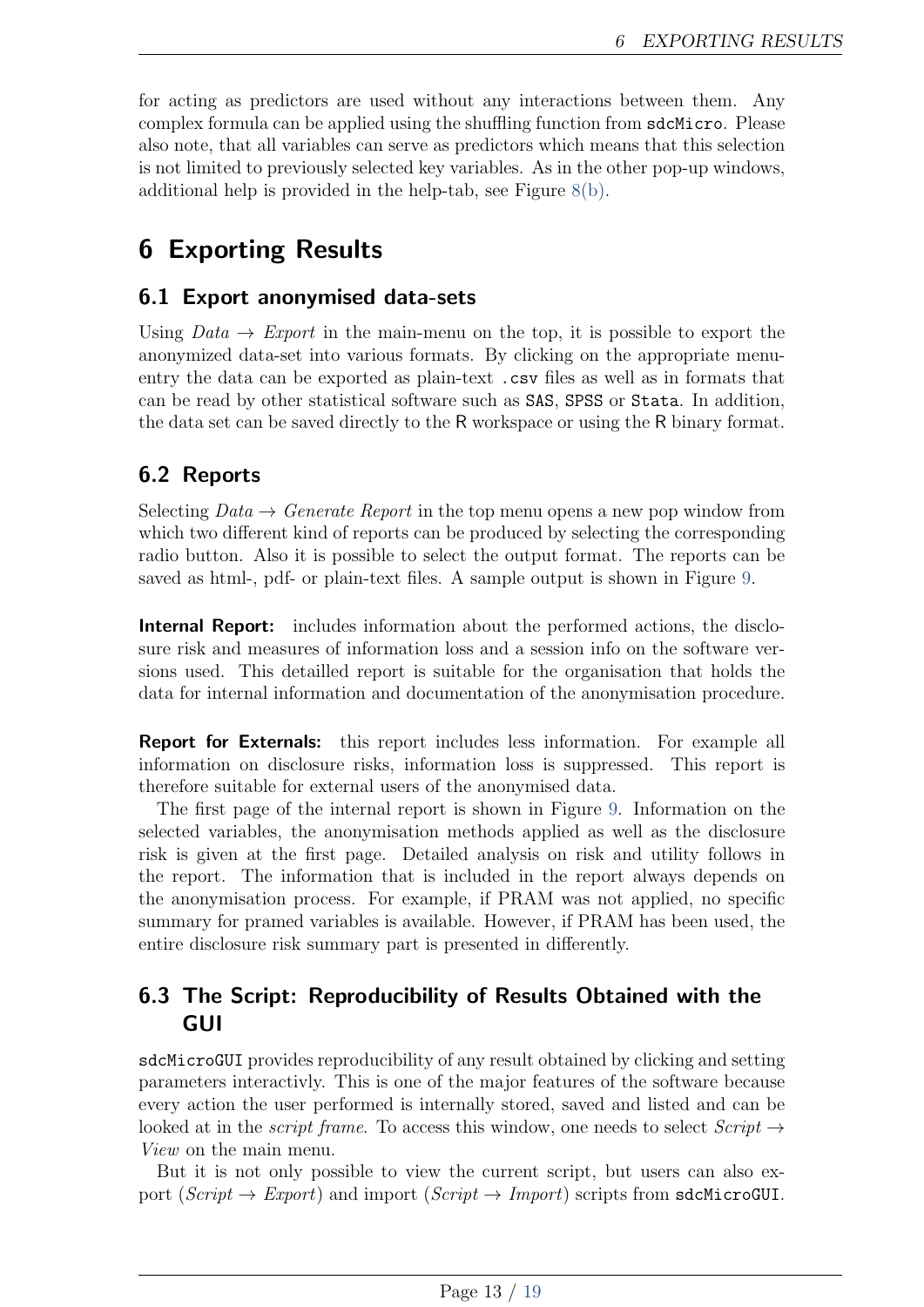#### **SDC Report by sdcMicroGUI**

Imported data file: testdata

The data set consits of 4580 observations

Selected (Key) Variables:

| Categorical       | urbrur          | roof   | walls   | water | electcon |
|-------------------|-----------------|--------|---------|-------|----------|
| <b>Continuous</b> | expend          | income | savings |       |          |
| weight.           | sampling weight |        |         |       |          |
| hhiD              | on hid          |        |         |       |          |
| strata            | not defined     |        |         |       |          |

Modifications on categorical key variables: TRUE

Modifications on continuous key variables: TRUE

Modifications using PRAM: FALSE

Local suppressions: TRUE

**Disclosure Risk:** 

Frequency Analysis for Categorical Key Variables:

| Number of observations violating                 |      |   |                |                |   |                                     |                |   |     |                     |
|--------------------------------------------------|------|---|----------------|----------------|---|-------------------------------------|----------------|---|-----|---------------------|
| - 2-anonymity:                                   |      |   |                |                |   |                                     |                |   |     |                     |
| 0 (unmodified data: 2)                           |      |   |                |                |   |                                     |                |   |     |                     |
| - 3-anonymity:                                   |      |   |                |                |   |                                     |                |   |     |                     |
| 0 (unmodified data: 8)                           |      |   |                |                |   |                                     |                |   |     |                     |
|                                                  |      |   |                |                |   |                                     |                |   |     |                     |
| Percentage of observations violating             |      |   |                |                |   |                                     |                |   |     |                     |
| - 2-anonymity:                                   |      |   |                |                |   |                                     |                |   |     |                     |
| 0 % (unmodified data: 0.04 %)                    |      |   |                |                |   |                                     |                |   |     |                     |
| -3-anonymity:                                    |      |   |                |                |   |                                     |                |   |     |                     |
| 0 % (unmodified data: 0.17 %)                    |      |   |                |                |   |                                     |                |   |     |                     |
|                                                  |      |   |                |                |   |                                     |                |   |     |                     |
| Disclosure Risk Categorical Variables:           |      |   |                |                |   |                                     |                |   |     |                     |
| Expected Percentage of Reidentifications:        |      |   |                |                |   |                                     |                |   |     |                     |
| $0.0159 \% (~1$ observations)                    |      |   |                |                |   |                                     |                |   |     |                     |
| (unmodified data: 0.0197 %)                      |      |   |                |                |   |                                     |                |   |     |                     |
| 10 combinations of categories with highest risk: |      |   |                |                |   |                                     |                |   |     |                     |
|                                                  |      |   |                |                |   |                                     |                |   |     |                     |
|                                                  | 1051 |   | 4              | $\overline{2}$ | 3 | urbrur roofwallswater electcon<br>4 | risk<br>0.0049 | 3 | 300 | hier risk<br>0.0147 |
|                                                  | 2484 | 2 | $\overline{2}$ | 3              | g |                                     | 0.0049         | 3 | 300 | 0.0147              |

<span id="page-13-0"></span>Figure 9: A screenshot of the first page of the automatic generated SDC-report.

Therefore, it is easily possible to reproduce previosly produced output. It is even suitable to modify some steps or alter the output. User can also remove specific steps from the script when navigating through it or execute only steps up to a certain point. This feature is very helpful to reproduce any results after some time,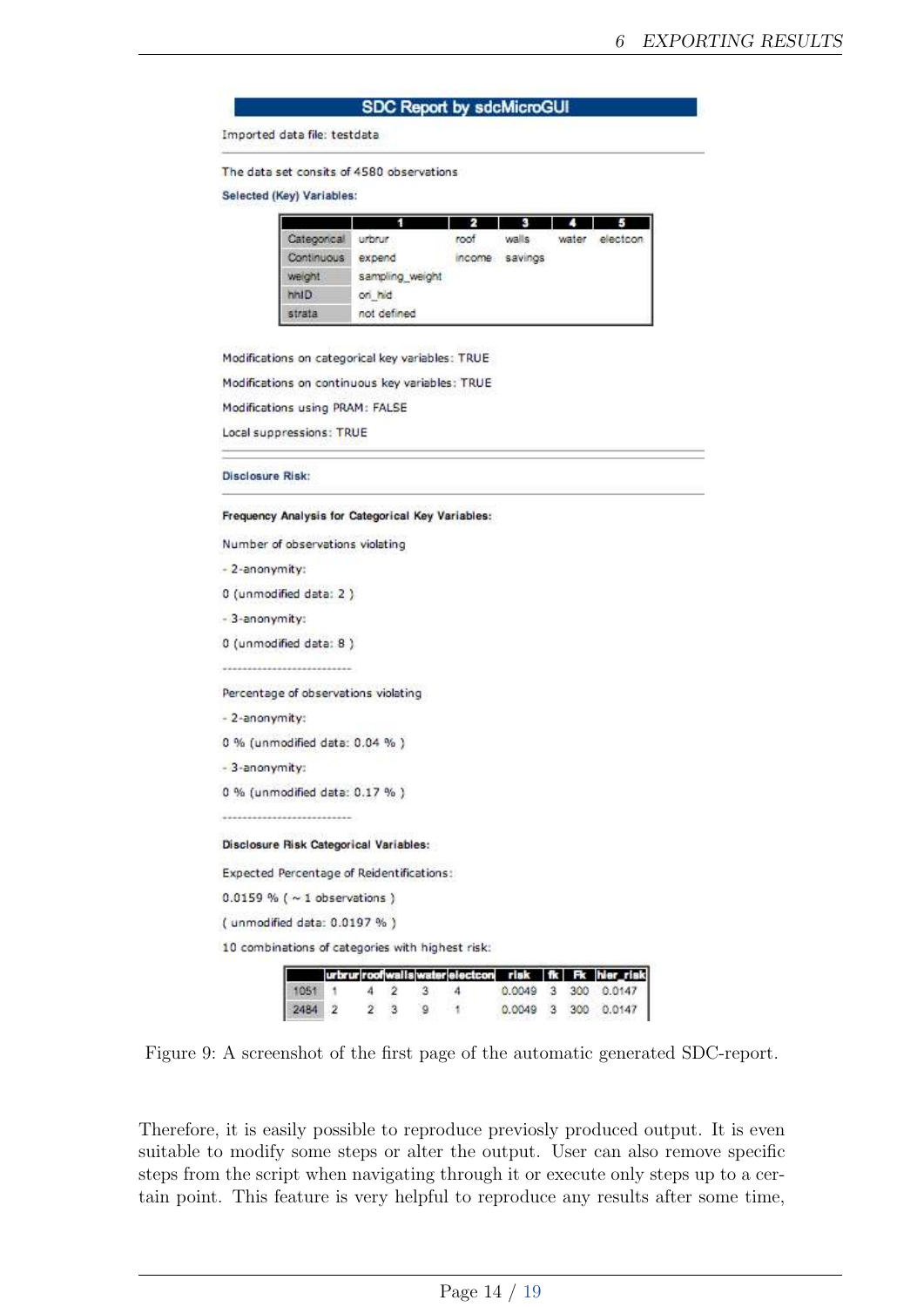![](_page_14_Figure_1.jpeg)

Figure 10: The view script window showing the anonymization history .

to be able to continue a previously started work and to restart some steps of the anonymization quickly.

## 7 Working with the sdcMicro Package

For each method explained we additionally show it's usage in software also via command line using the sdcMicro package. Therefore, a small introduction to the package is given before the implemented methods are explained.

#### 7.1 General Information about sdcMicro

In the last years, the statistical software environment R [\[R Development Core](#page-18-7) [Team,](#page-18-7) [2011\]](#page-18-7) (for short: R) gets more and more popular. Nowadays R has more users than any other statistical software<sup>[2](#page-14-0)</sup>, and R has got the standard statistical software for data analysis and graphics. For statisticians it has become the major programming language in its field.

The first version, version 1.0.0 of the sdcMicro package was realeased in 2007 on the comprehensive R archive network (CRAN, [http://cran.r-project.org\)](http://cran.r-project.org). The current release, version 4.1.0, is a huge step forward. Almost all methods are implemented in a highly object-oriented manner (using S4 classes) and they have been written internally in C or call C++ code which allows for high-performance computations. The International Household Survey Network (IHSN) provided C++ code for many methods which was partly integrated into sdcMicro and were partly rewritten. One example is given in Figure [11](#page-15-0) where we show the computation time of the current version of sdcMicro ( $\geq 4.1.0$ ) compared to the previous implementation in sdcMicro  $(<$  version 4.1.0) that calls the IHSN  $C++$  code. While the IHSN  $C_{++}$  solutions where exponentional in computation time regarding the number of observations, the new implementation has linear complexity (see Figure  $11(a)$ ). For special tasks, e.g. for (heuristic optimal) local suppression, the computation time could even make faster, i.e. less than linear growth. The higher the number

<span id="page-14-0"></span><sup>2</sup>See, for example, [http://www.tiobe.com/index.php/content/paperinfo/tpci/index.html,](http://www.tiobe.com/index.php/content/paperinfo/tpci/index.html) where R entered the top 20 of all programming software in January 2012. SAS is ranked on place 32.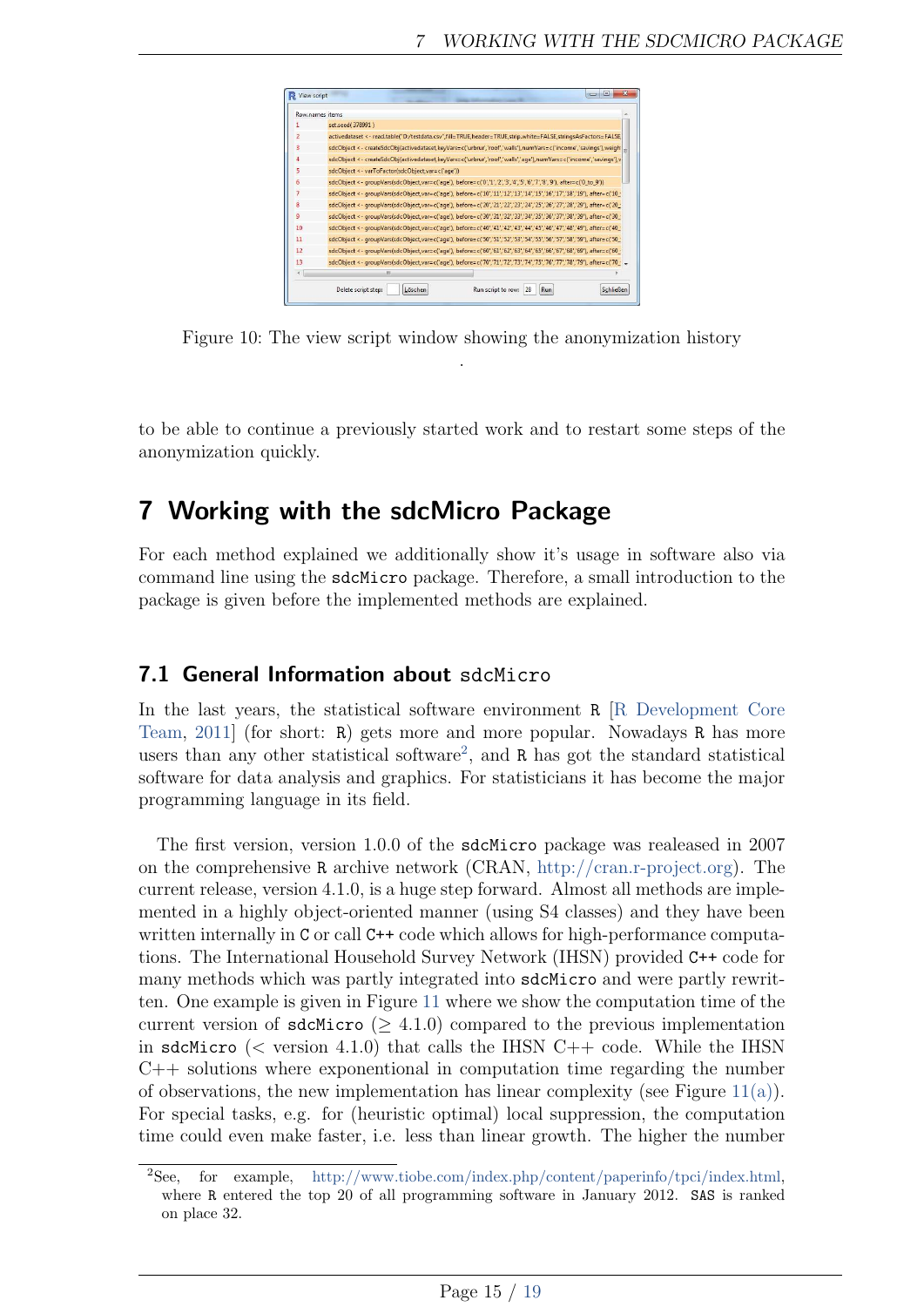of observations the higher the probability that *k*-anonymity is reached. This fact is used internally for optimizing the calculations.

<span id="page-15-1"></span>![](_page_15_Figure_2.jpeg)

(a) Frequency estimation and risk measurement.

<span id="page-15-0"></span>Figure 11: Computation time of IHSN C++ code (sdcMicro version *<* 4.1.0) and sdcMicro (version  $> 4.1.0$ ).

After installing and starting R, the index of methods that are available in the package sdcMicro can be called by using the help function as shown in Listing [2.](#page-15-2) The package description shows a summary information about the package, see also Listing [1.](#page-15-3)

```
packageDescription ("sdcMicro")
```
Listing 1: Accessing the index file to list the available methods in sdcMicro.

#### 7.2 Getting Help

For each of the methods that has been implemented in sdcMicro, a help file is available. The help files not only describe all possible parameters that can be changed but that also feature simple, working examples that can directly be copied into R. The help file for a given function can be accessed by calling an R-function with a ? directly before the function name. An example is given in Listing [2.](#page-15-2)

<span id="page-15-2"></span>

| $\Box$ help(package=sdcMicro) # index of methods |                                       |
|--------------------------------------------------|---------------------------------------|
| $_2$  ?microaggregation                          | $#$ same as help ("microaggregation") |

Listing 2: Accessing the index of methods and the help file for function 'microaggregation' of sdcMicro.

sdcMicro features so called vignettes. These are manuals that are available in pdf-format. These vignettes contain interesting information, for example always the current version of these guidelines. Listing Listing [3](#page-15-4) shows how to browse the available vignettes of sdcMicro.

<span id="page-15-4"></span> $$ 

Listing 3: Listing available vignettes of package sdcMicro.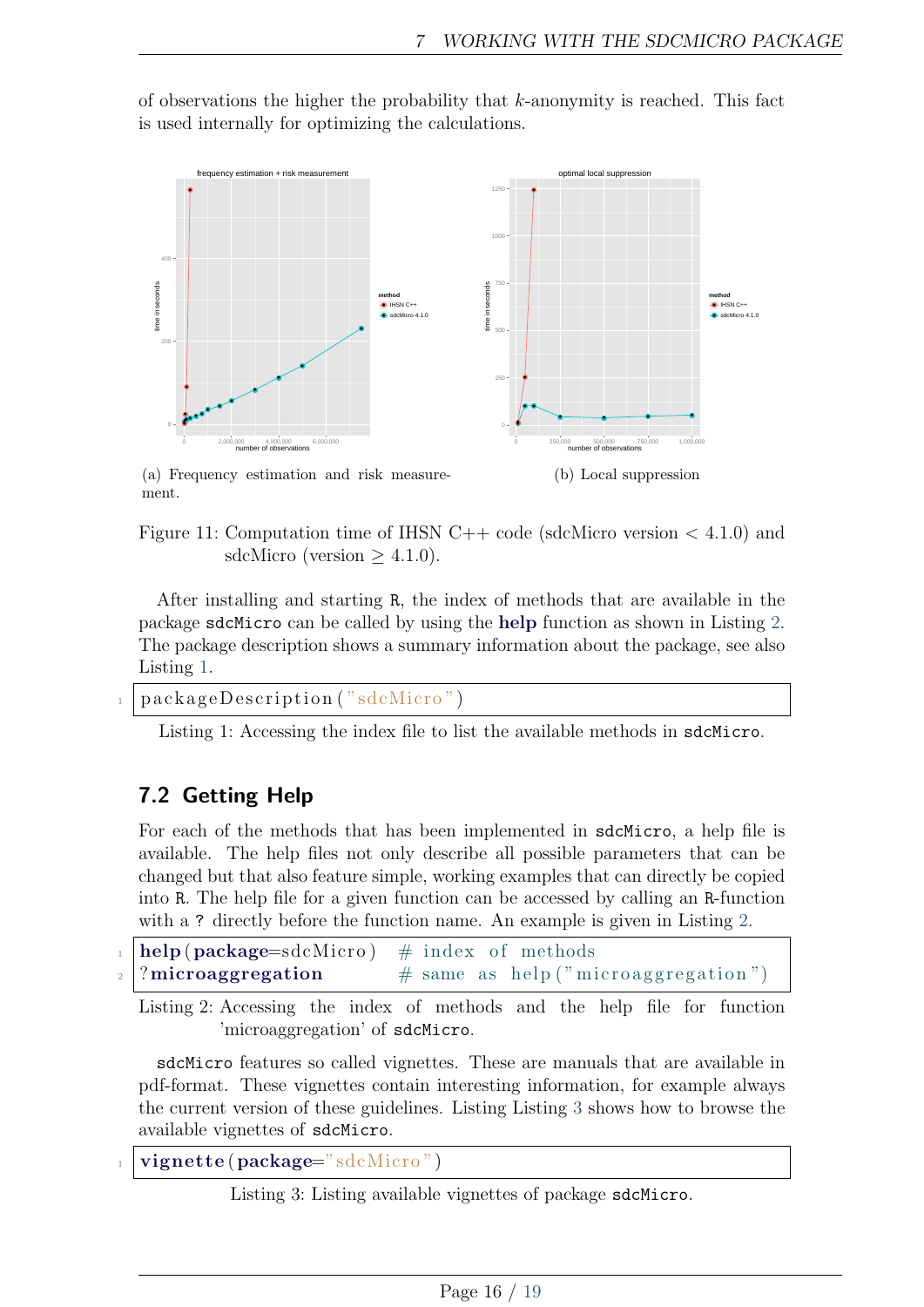### 7.3 S4 Class Structure

The sdcMicro package supports both, the straighforward application of methods to data and the application of methods to a so called sdcMicroObj. For example, when applying microaggregation on three continuous key variables on the data set testdata, the command **microaggregation**(testdata[,c("expend","income ","savings")) is equivalent to **microaggregation**(sdc) if sdc has been properly defined as an object of class sdcMicroObj.

To start with, the sdcMicro package has to be loaded once in R as it is shown in Listing [4.](#page-16-0) This is however only possible, if the package was already installed on the computer. Installation instructions have already been given in section [1.2.](#page-3-0)

<span id="page-16-0"></span>require (sdcMiro)

Listing 4: Loading the sdcMicro package

To define an object of class  $sdchicroObj$ , the function **createSdcObj**() can to be used. In this case, all required parameters have to be specified. The neccessary parameters are for example categorical and continuous key variables, the vector of sampling weights and optionally stratification and cluster ID's. Listing [5](#page-16-1) shows how to generate such an object using the test data that are included in library sdcMicro..

```
_1 load (\text{testdata})
_{2} sdc \leftarrow createSdcObj(testdata,
3 keyVars=c ('urbrur', 'roof', 'walls', 'water', 'electcon', 'sex '
        ) ,
_{4} | numVars=c ( 'expend', 'income', 'savings'),
\mathbf{w} = 'sampling \text{weight}', \text{hhId} = 'ori\_hid'
```
Listing 5: Defining a sdcMicroObj.

We showed how to define the categorical and continous key variables, the vector of weights and the household IDs. The following slots of the  $sdchicroObj$  sdc are pre-filled

```
> slotNames(sdc)
```

| [1] "origData"                 | "keyVars"          | "pramVars"       |
|--------------------------------|--------------------|------------------|
| $[4]$ "numVars"                | "weightVar"        | "hhId"           |
| [7] "strataVar"                | "sensibleVar"      | "manipKeyVars"   |
| [10] "manipPramVars"           | "manipNumVars"     | "manipStrataVar" |
| [13] "originalRisk"            | "risk"             | "utility"        |
| $[16]$ "pram"                  | "localSuppression" | "options"        |
| [19] "additionalResults" "set" |                    | "prev"           |
| [22] "deletedVars"             |                    |                  |

The first slot contains the original data, the second slot the index of categorical key variables, and so on (for details, type help("createSdcObj") into R).

Every method is then applied on the *sdcMicroObj* and all related computations are done automatically. For example, the individual risks are re-estimated whenever a protection method is applied. Then the corresponding slots are updated. In addition, the system knows which methods can be applied to which variables. When applying a method that is suitable for categorical variables, the system already knows that and the user does not have to specify the variables again.

The application of a method to an  $sdcMicroObj$  is done by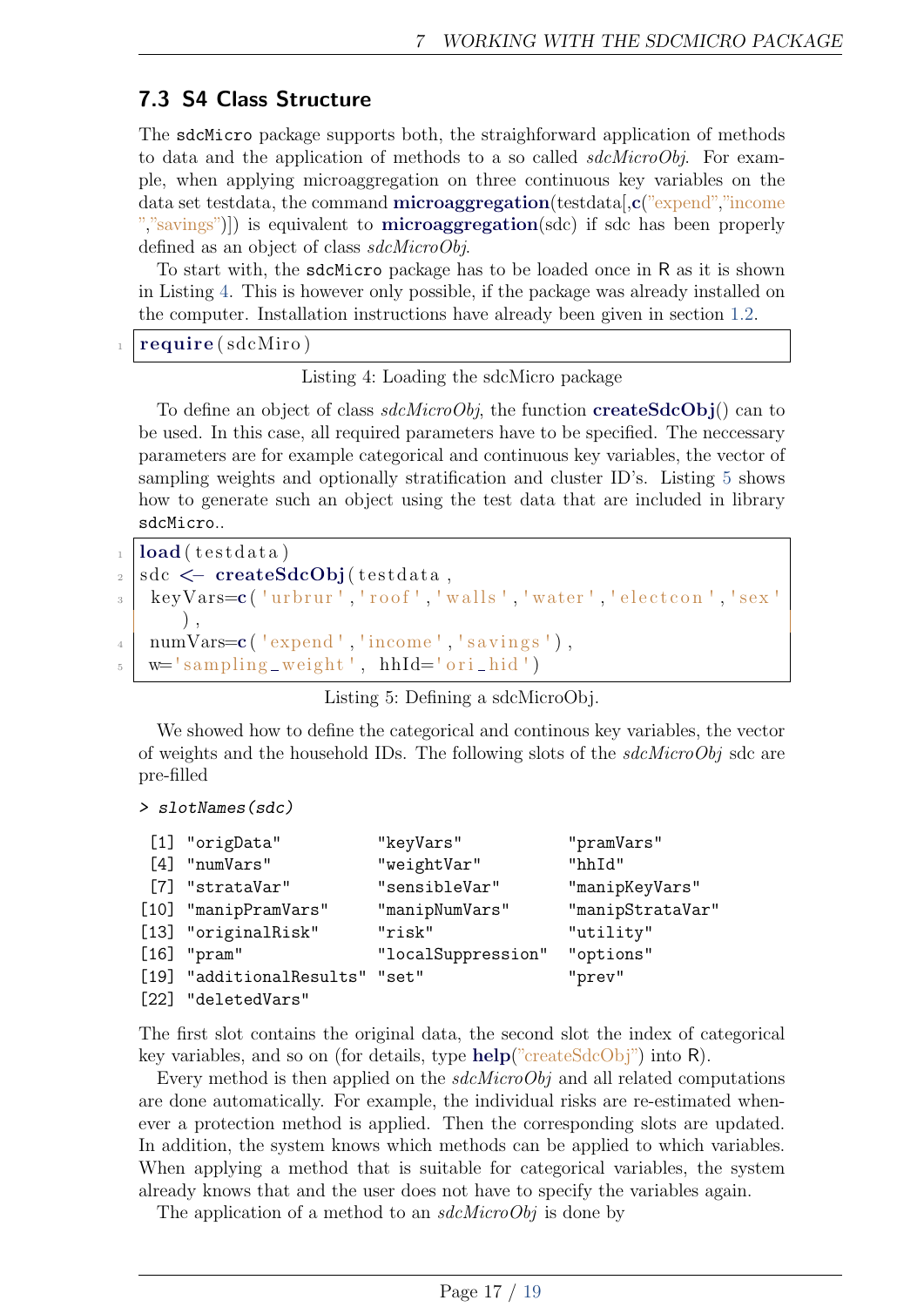#### method(sdcMicroObj) ,

whereas method is a placeholder for any method available in sdcMicro. Listing [6](#page-17-2) shows an example for this object-oriented implementation approach. In this example, the method microaggregation is applied on an object of class sdcMicroObj. Since microaggregation is only suitable for continuous scaled variables, the categorical variables remain untouched. Microaggregation is applied on all continuous key variables. Additionally, the risk and utility slots are updated and then contain the new estimates using current values of the microaggregated variables. In this example, default values for parameters are used, It is however possible, to change the default values. For details, see help("microaggregation").

<span id="page-17-2"></span>sdc  $\leq$  microaggregation (sdc)

Listing 6: Applying a method on an object of class sdcMicroObj.

The slots of the  $sdcMicroObj$  can be accessed also using function get.sdcMicroObj (), as it is shown in Listing [7.](#page-17-3)

```
\left| \mathtt{get}.\,\text{sdcMicroObj}(\,\text{sdc}\,,\, "\mathrm{utility}") \# \# \;\text{access} utility
\frac{1}{2} get sdcMicroObj (sdc, "keyVars") ## access cat . key
        v a r i a b l e s
```
Listing 7: Accessor to extract information from a sdcMicroObj.

Print methods are available to show the relevant information - see Listing ?? for printing the risk and the following result.

 $\text{print}(\text{sdc}, \text{ "risk" })$ 

Listing 8: One - of many - print methods.

0 obs. with higher risk than the main part Expected no. of re-identifications: 4.33 [ 4.65 %] -------------------------- -------------------------- Hierarchical risk -------------------------- Expected no. of re-identifications: 5.92 [ 6.37 %]

 $-$ 

More information on sdcMicro and its facilities can be found in the manual of sdcMicro, see [Templ et al.](#page-18-1) [\[2013\]](#page-18-1).

# References

- <span id="page-17-1"></span>R. Brand. Microdata protection through noise addition. In *Privacy in Statistical* Databases. Lecture Notes in Computer Science. Springer, pages 347–359, 2004.
- <span id="page-17-0"></span>L. Franconi and S. Polettini. Individual risk estimation in *µ*-Argus: a review. In J. In: Domingo-Ferrer, editor, Privacy in Statistical Databases, Lecture Notes in Computer Science, pages 262–272. Springer, 2004.